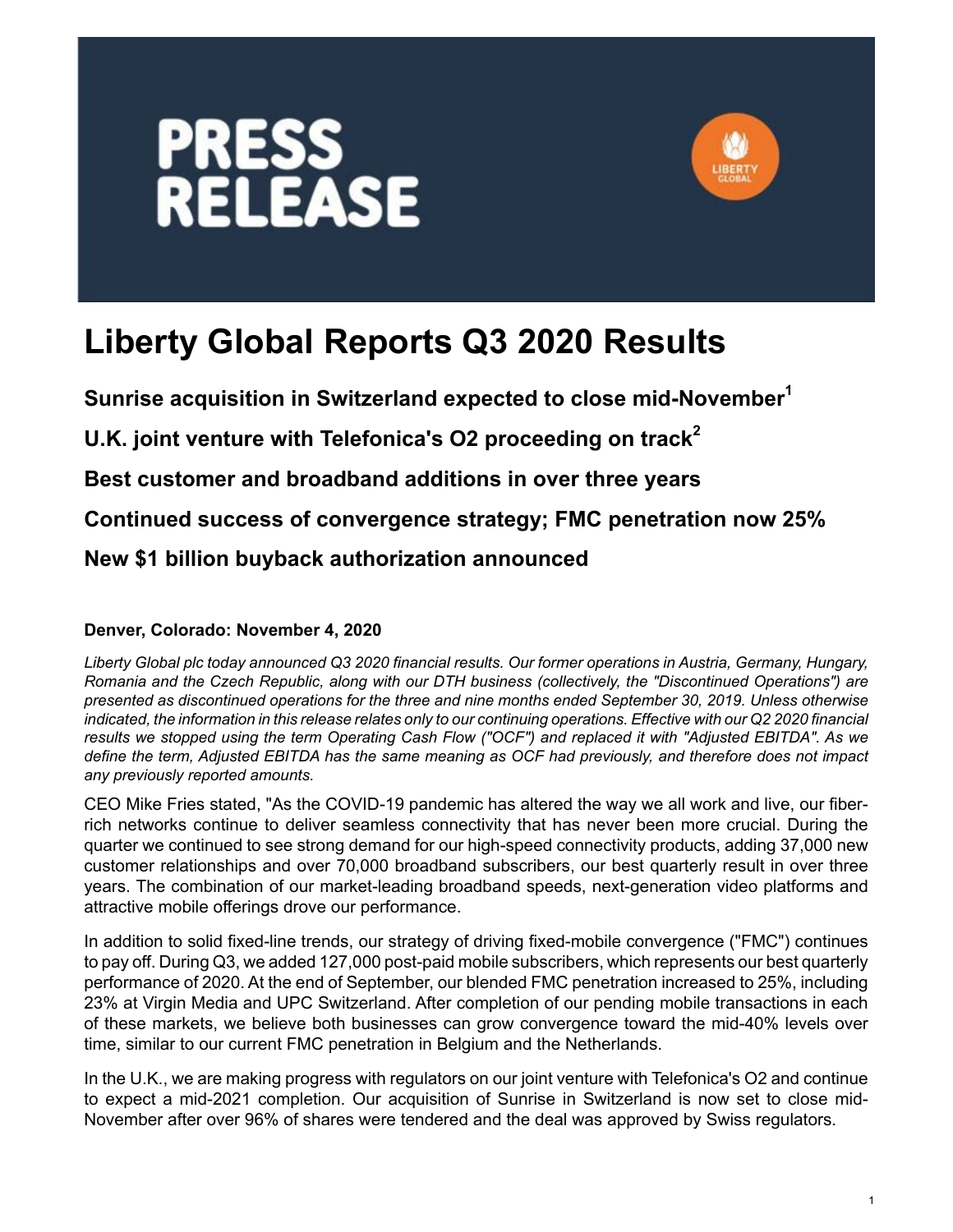

Our financial results were modestly impacted by the pandemic during the quarter. Rebased<sup>3</sup> revenue declined 1% year-over-year, a result which included approximately \$40 million in low margin COVID-19 related factors. And as expected, our rebased Adjusted EBITDA declined 5% in the period, including 3% and 10% contractions at Virgin Media and UPC Switzerland, respectively. Meanwhile, our capital intensity continues to decline and is now below 20% excluding our Project Lightning new build program in the U.K., which helped drive a \$440 million year-over-year improvement in FCF.

Despite continued uncertainty regarding the medium-term impact from COVID-19, we are reaffirming all of our original, full-year guidance metrics. Our balance sheet remains in great shape with over \$9 billion of total liquidity<sup>4</sup>, an average tenor<sup>5</sup> exceeding 7 years and a fully-swapped borrowing cost of 4.1% for the Full Company<sup>6</sup>. And we continued to be active purchasers of our own shares, having bought back \$1 billion in stock this year through October. Also, our Board of Directors has authorized a new \$1 billion share repurchase plan."

# **Q3 Highlights**

- Q3 reported revenue increased 4.0%; rebased<sup>3</sup> revenue decreased 1.3% to \$2,954.5 million
- Q3 loss from continuing operations increased 266% YoY to \$973.6 million
- Q3 Adjusted EBITDA<sup>7</sup> decreased 0.2% on a reported basis and 5.0% rebased to \$1,209.2 million
- Q3 property & equipment additions were 22.3% of revenue as compared to 23.2% in Q3 2019
- Built 158,000 new premises during Q3, including 125,000 in the U.K. & Ireland
- Solid balance sheet with \$9.3 billion of liquidity<sup>4</sup> for the Full Company<sup>6</sup>
	- Comprised of \$3.8 billion of cash, \$3.0 billion of investments held under separately managed accounts (SMAs) and \$2.5 billion of unused borrowing capacity $8$
- Gross and net leverage $^9$  of 5.4x and 4.0x, respectively, on a Full Company basis
- Fully-swapped borrowing cost of 4.1% on debt balance of \$27.6 billion for the Full Company
- Repurchased \$1 billion of stock through the end of October

| Liberty Global (continuing operations)          | Q3 2020            |     | Q3 2019               | YoY<br>Change<br>(reported) | YoY<br>Change<br>(rebased) |               | <b>YTD 2020</b> | YoY<br>Change<br>(reported) |
|-------------------------------------------------|--------------------|-----|-----------------------|-----------------------------|----------------------------|---------------|-----------------|-----------------------------|
| Customers                                       |                    |     |                       |                             |                            |               |                 |                             |
| Organic Customer Additions (Losses)             | 36,500             |     | (18, 100)             | 301.7%                      |                            |               | 25,300          | 152.3%                      |
| Financial (in millions, except percentages)     |                    |     |                       |                             |                            |               |                 |                             |
| Revenue                                         | \$<br>2.954.5      | S.  | 2.840.9               | 4.0%                        | $(1.3\%)$                  | $\frac{1}{2}$ | 8,553.2         | $(0.1\%)$                   |
| Earnings (loss) from continuing operations      | \$<br>$(973.6)$ \$ |     | 587.2                 | (265.8%)                    |                            | \$            | (459.7)         | (675.2%)                    |
| <b>Adjusted EBITDA</b>                          | \$<br>1,209.2      | S   | 1,211.7               | $(0.2\%)$                   | $(5.0\%)$                  | \$            | 3,548.0         | $(1.1\%)$                   |
| P&E additions                                   | \$<br>657.7        | \$. | 658.8                 | $(0.2\%)$                   |                            | \$            | 1,900.1         | $(6.9\%)$                   |
| <b>OFCF</b>                                     | \$<br>551.5        | -\$ | 552.9                 | $(0.3\%)$                   | $(5.3\%)$                  | \$            | 1,647.9         | $6.6\%$                     |
| Cash provided by operating activities           | \$<br>1,100.4      | \$  | 591.7                 | 86.0%                       |                            | \$            | 2,692.3         |                             |
| Cash provided (used) by investing<br>activities | \$                 |     | $(538.1)$ \$ 10,492.0 | 105.1%                      |                            |               | \$ (4, 172.5)   |                             |
| Cash provided (used) by financing<br>activities | \$<br>2,069.5      |     | \$ (4,839.4)          | 142.8%                      |                            | \$            | 348.2           |                             |
| Adjusted FCF <sup>(i)</sup>                     | \$<br>403.0        | \$  | (37.7)                | 1,169.0%                    |                            |               |                 |                             |

(i) Adjusted FCF for the three months ended September 30, 2019 is presented on a pro forma basis, which gives pro forma effect to certain adjustments to our recurring cash flows that we have or expect to realize following the disposition of the Discontinued Operations. For additional details, see the information and reconciliation included within the Glossary.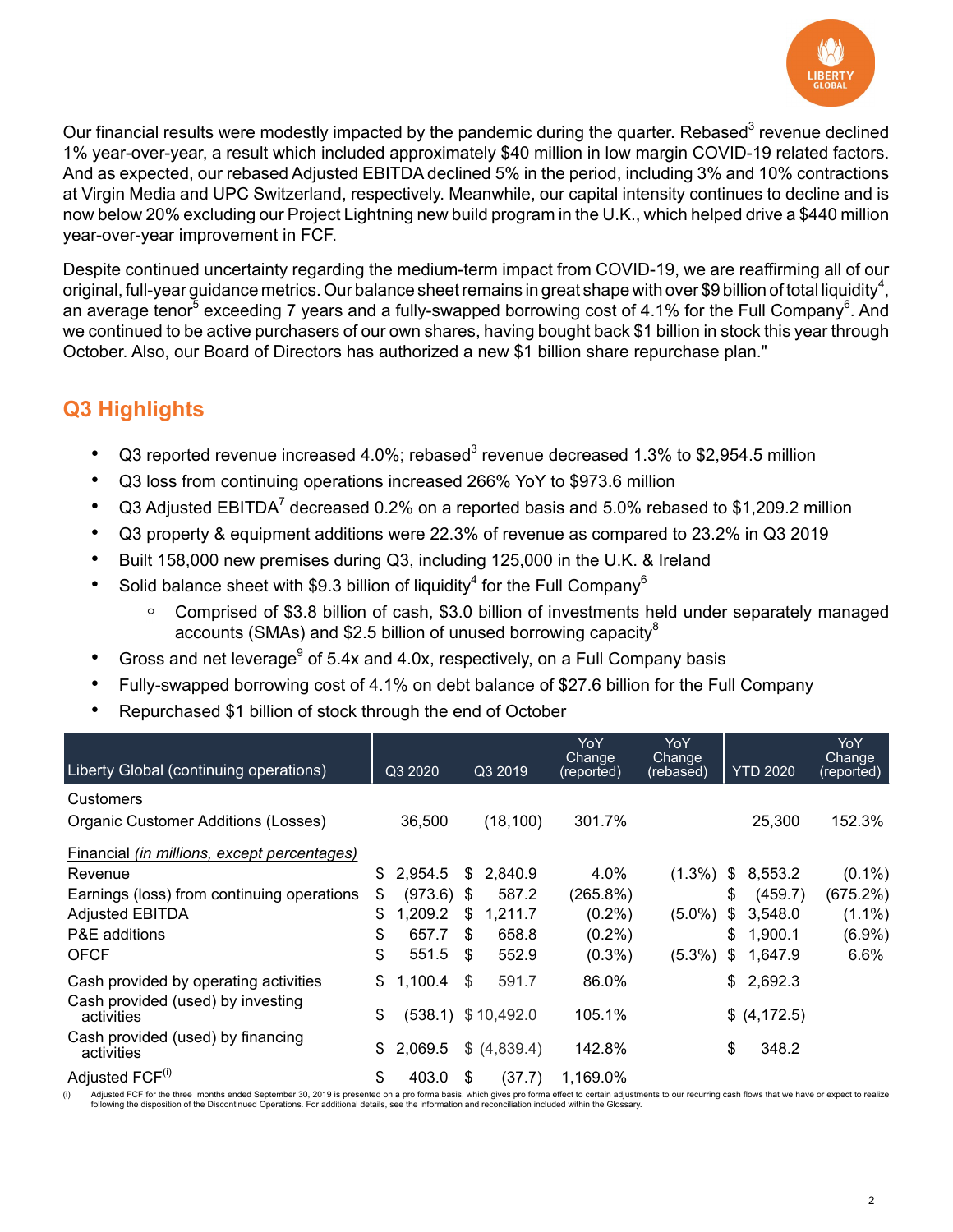

# **Customer Growth**

|                                                   | Three months ended |          | Nine months ended |           |  |
|---------------------------------------------------|--------------------|----------|-------------------|-----------|--|
|                                                   | September 30,      |          | September 30,     |           |  |
|                                                   | 2020               | 2019     | 2020              | 2019      |  |
| Organic customer net additions (losses) by market |                    |          |                   |           |  |
| U.K./Ireland                                      | 37,300             | (3,400)  | 60.100            | 16.500    |  |
| Belaium                                           | (3,100)            | (12,600) | (13,500)          | (36,000)  |  |
| Switzerland                                       | (6,300)            | (9,200)  | (39, 100)         | (50, 900) |  |
|                                                   | 8.600              | 7.100    | 17.800            | 22,000    |  |
| Total                                             | 36.500             | (18,100) | 25,300            | (48, 400) |  |

- Customer Relationships: During Q3 we gained 37,000 customer relationships, as compared to a loss of 18,000 in the prior-year period, representing our best quarterly performance since Q1 2017
- ï U.K./Ireland: Virgin Media gained 37,000 customer relationships in Q3, as compared to a loss of 3,000 in Q3 2019, as superior broadband speeds and a continued focus on improving NPS resulted in lower churn which contributed to our best fixed-line customer gain since Q3 2017
- Belgium: Telenet lost 3,000 customer relationships in Q3, which was an improvement compared to a loss of 13,000 in Q3 2019, primarily driven by successful quad-play bundles
- Switzerland: Customer attrition of 6,000 in Q3 was a year-over-year improvement compared to a loss of 9,000 in Q3 2019, as commercial momentum improved but was still adversely impacted by competitive market conditions
- ï CEE (Poland and Slovakia): CEE added 9,000 customer relationships in Q3 2020 and 7,000 in Q3 2019, driven by growth in new build areas

#### **Revenue Highlights**

The following table presents (i) revenue of each of our consolidated reportable segments for the comparative periods and (ii) the percentage change from period to period on both a reported and rebased basis:

|                           | Three months ended |    |                     |                   |                               |     | Nine months ended |                     |         |                   |                  |
|---------------------------|--------------------|----|---------------------|-------------------|-------------------------------|-----|-------------------|---------------------|---------|-------------------|------------------|
|                           | September 30,      |    | Increase/(decrease) |                   | September 30,                 |     |                   | Increase/(decrease) |         |                   |                  |
| Revenue                   | 2020               |    | 2019                | <b>Reported %</b> | <b>Rebased %</b>              |     | 2020              |                     | 2019    | <b>Reported %</b> | <b>Rebased %</b> |
|                           |                    |    |                     |                   | in millions, except % amounts |     |                   |                     |         |                   |                  |
| U.K./Ireland              | \$<br>1.669.5      | S  | 1.579.9             | 5.7               | 0.7                           | \$  | 4.821.9           | S                   | 4.885.2 | (1.3)             | (1.2)            |
| Belgium                   | 746.6              |    | 721.9               | 3.4               | (1.3)                         |     | 2.147.2           |                     | 2.147.0 |                   | (2.3)            |
| Switzerland               | 315.0              |    | 311.7               | 1.1               | (5.8)                         |     | 930.9             |                     | 942.7   | (1.3)             | (5.7)            |
|                           | 124.2              |    | 117.2               | 6.0               | 3.2                           |     | 359.5             |                     | 355.4   | 1.2               | 3.6              |
| Central and Corporate     | 101.9              |    | 110.5               | (7.8)             | (18.7)                        |     | 296.8             |                     | 231.4   | 28.3              | (5.5)            |
| Intersegment eliminations | (2.7)              |    | (0.3)               | N.M.              | N.M.                          |     | (3.1)             |                     | (2.4)   | N.M.              | N.M.             |
|                           | \$<br>2,954.5      | £. | 2.840.9             | 4.0               | (1.3)                         | \$. | 8.553.2           |                     | 8.559.3 | (0.1)             | (2.0)            |

N.M. - Not Meaningful

 $\mathcal{L}_\text{max}$  , where  $\mathcal{L}_\text{max}$  is the set of the set of the set of the set of the set of the set of the set of the set of the set of the set of the set of the set of the set of the set of the set of the set of the se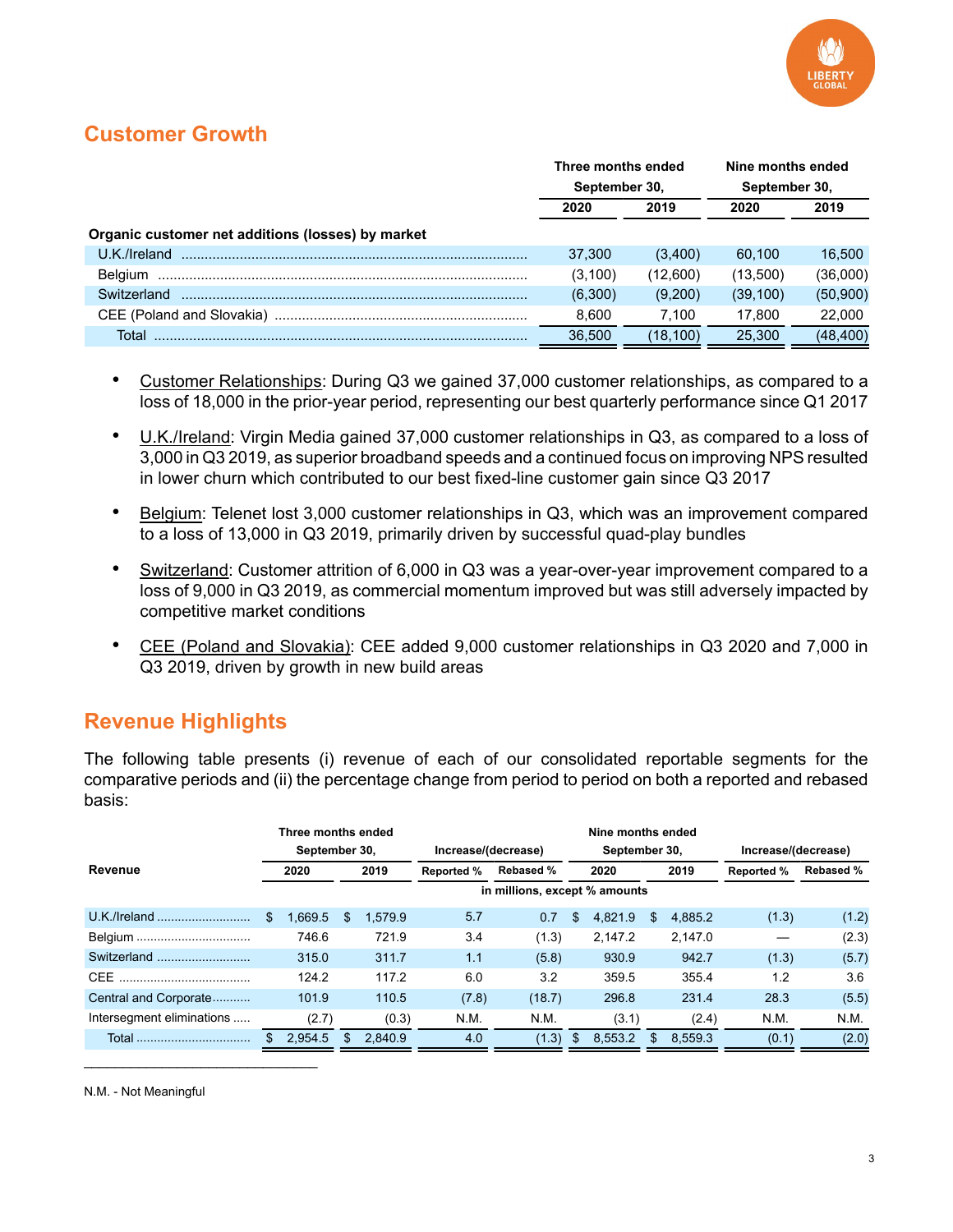

- Reported revenue for the three and nine months ended September 30, 2020 increased (decreased) 4.0% and (0.1%) YoY, respectively
- Rebased revenue declined 1.3% in Q3 and 2.0% YTD, including:
	- For the YTD period, an unfavorable decrease of approximately \$28 million in U.K./Ireland associated with the loss of exclusive programming content due to the COVID-19 pandemic, including (i) credits that were given to certain customers and (ii) the estimated impact of certain customers canceling their premium sports subscriptions
	- A favorable impact of \$20.3 million related to the release of deferred handset revenue related to the sale of handset receivables. Corresponding expenses were incurred resulting in a neutral impact on Adjusted EBITDA
	- For the YTD period, an unfavorable impact of \$5.3 million related to revenue recognized by Virgin Media in the second quarter of 2019 in connection with the sale of rights to future commission payments on customer handset insurance arrangements

#### Q3 2020 Rebased Revenue Growth - Segment Highlights

- U.K./Ireland: Rebased revenue increased 0.7% YoY in Q3 due to higher B2B wholesale revenue and the aforementioned revenue benefit in mobile. These factors were only partially offset by a COVID-related decline in advertising revenue in our broadcast business in Ireland. Cable revenue was almost flat reflecting the net effect of (i) an increase in our fixed-line customer base and (ii) COVID-related impacts to Q3 ARPU from lower premium and PPV video revenue and the effect of postponing our U.K. price rise
- Belgium: Rebased revenue declined 1.3% YoY in Q3 driven by the net effect of (i) lower interconnect revenue, (ii) a decline in advertising and production revenue at De Vijver Media and (iii) higher B2B growth
- Switzerland: Rebased revenue declined 5.8% YoY in Q3, primarily due to the net effect of (i) lower consumer subscription revenue as a result of customer volume losses and ARPU pressure and (ii) an increase in mobile revenue driven by an increase in subscribers
- CEE (Poland and Slovakia): Rebased revenue grew 3.2% YoY in Q3, primarily due to an increase in residential cable subscription revenue driven by new build areas and growth in B2B
- Central and Corporate: Rebased revenue decreased 18.7% YoY in Q3, primarily due to lower CPE sales to the VodafoneZiggo JV

#### **Earnings (loss) from Continuing Operations**

- Earnings (loss) from continuing operations was (\$973.6 million) and \$587.2 million for the three months ended September 30, 2020 and 2019, respectively, and (\$459.7 million) and (\$59.3 million) for the nine months ended September 30, 2020 and 2019, respectively
- The changes in our earnings (loss) from continuing operations are primarily due to the net effect of (i) changes in foreign currency transaction gains (losses), net, (ii) decreases in depreciation and amortization, (iii) changes in realized and unrealized gains (losses) on derivative instruments, net,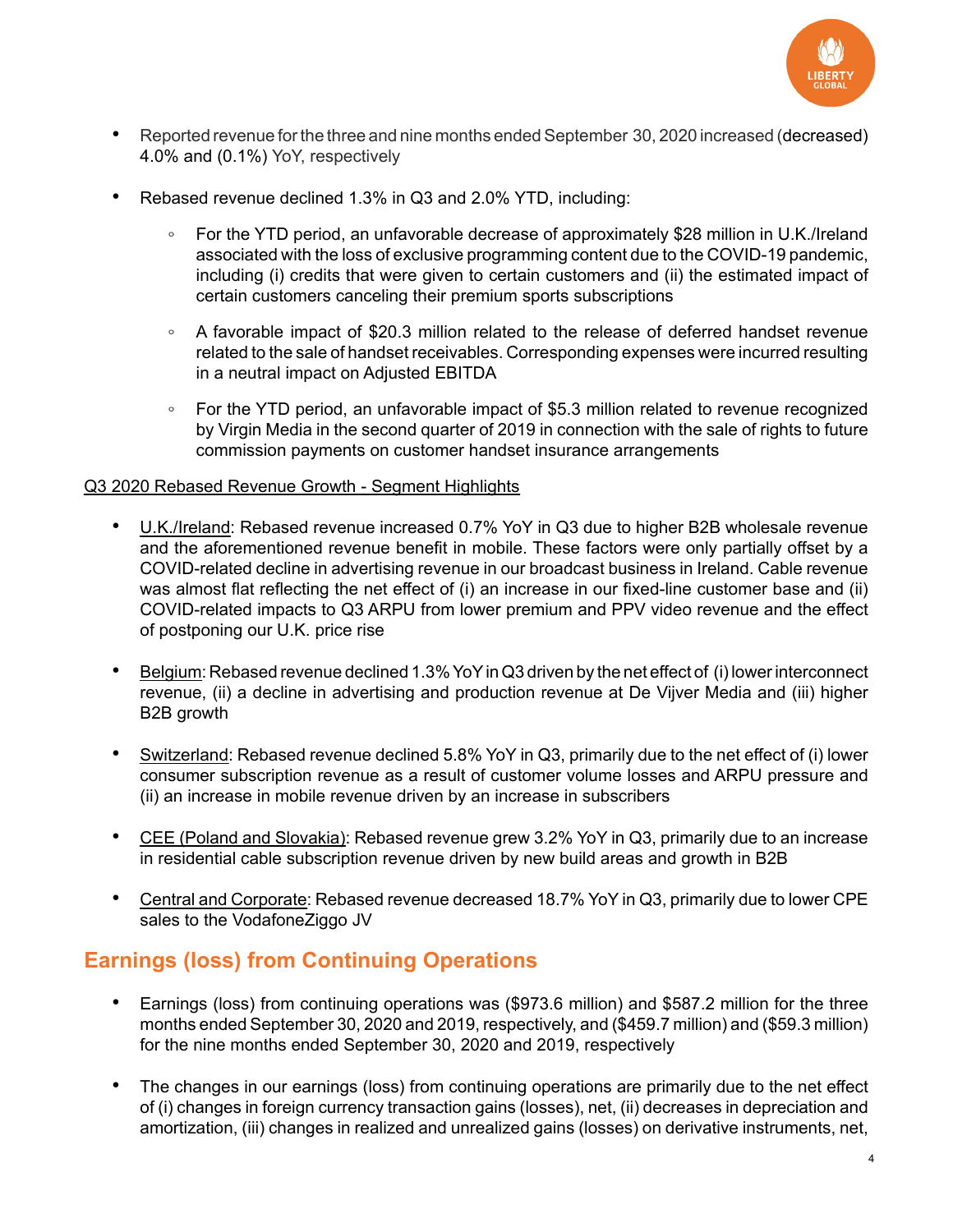

(iv) changes in realized and unrealized gains (losses) due to changes in fair values of certain investments and debt, net, and (v) decreases in Adjusted EBITDA, as further described below

#### **Adjusted EBITDA Highlights**

The following table presents (i) Adjusted EBITDA<sup>(\*)</sup> of each of our consolidated reportable segments for the comparative periods and (ii) the percentage change from period to period on both a reported and rebased basis:

|                           | Three months ended |     |         |                     |                               |               | Nine months ended |    |         |                     |                  |  |
|---------------------------|--------------------|-----|---------|---------------------|-------------------------------|---------------|-------------------|----|---------|---------------------|------------------|--|
|                           | September 30,      |     |         | Increase/(decrease) |                               | September 30, |                   |    |         | Increase/(decrease) |                  |  |
| <b>Adjusted EBITDA</b>    | 2020               |     | 2019    | <b>Reported %</b>   | <b>Rebased %</b>              |               | 2020              |    | 2019    | <b>Reported %</b>   | <b>Rebased %</b> |  |
|                           |                    |     |         |                     | in millions, except % amounts |               |                   |    |         |                     |                  |  |
|                           | \$<br>665.0        | \$. | 657.8   | 1.1                 | (3.4)                         | \$            | 1,975.3           | S  | 2.037.5 | (3.1)               | (2.8)            |  |
| Belgium                   | 367.4              |     | 358.6   | 2.5                 | (2.2)                         |               | 1.053.1           |    | 1.047.0 | 0.6                 | 0.7              |  |
| Switzerland               | 154.4              |     | 160.2   | (3.6)               | (9.9)                         |               | 439.4             |    | 476.3   | (7.7)               | (11.9)           |  |
|                           | 54.0               |     | 54.6    | (1.1)               | (4.0)                         |               | 161.0             |    | 162.4   | (0.9)               | 1.6              |  |
| Central and Corporate     | (31.6)             |     | (19.2)  | (64.6)              | (79.3)                        |               | (80.8)            |    | (138.6) | 41.7                | (15.4)           |  |
| Intersegment eliminations |                    |     | (0.3)   | N.M.                | N.M.                          |               |                   |    | 1.1     | N.M.                | N.M.             |  |
| Total                     | 1.209.2            | S   | 1.211.7 | (0.2)               | (5.0)                         |               | 3.548.0           | £. | 3.585.7 | (1.1)               | (3.1)            |  |

N.M. - Not Meaningful

 $\mathcal{L}_\text{max}$  and  $\mathcal{L}_\text{max}$  and  $\mathcal{L}_\text{max}$  and  $\mathcal{L}_\text{max}$ 

(\*) Consolidated Adjusted EBITDA is a non-GAAP measure, which we believe is a meaningful measure because it represents a transparent view of our recurring operating performance that is unaffected by our capital structure and allows management to readily view operating trends from a consolidated view. Investors should view consolidated Adjusted EBITDA as a supplement to, and not a substitute for, earnings or loss from continuing operations and other U.S. GAAP measures of performance. For additional information on our Adjusted EBITDA measure, including a reconciliation to earnings (loss) from continuing operations, see the Glossary.

- Reported Adjusted EBITDA for the three and nine months ended September 30, 2020 decreased 0.2% and 1.1% YoY, respectively
- Rebased Adjusted EBITDA declined 5.0% and 3.1% for the three and nine months ended September 30, 2020, respectively, including:
	- The aforementioned impacts of certain revenue items, as discussed in the "Revenue Highlights" section above
	- The following current year impacts:
		- Lower costs of \$17.2 million and \$46.1 million in U.K./Ireland related to aggregate credits or rebates received during the second and third quarters of 2020 in connection with the loss of exclusive programming content due to the COVID-19 pandemic, which generally offset the adverse revenue impacts in U.K./Ireland resulting from the COVID-19 pandemic
		- Unfavorable network tax increases of \$2.2 million and \$16.6 million for Q3 and YTD, respectively, following an increase in the rateable value of our U.K. networks, which is being phased in over a six-year period ending in 2022
		- Unfavorable higher costs in U.K./Ireland associated with a \$15.9 million charge recorded in Q3 in connection with the reassessment of certain items related to prior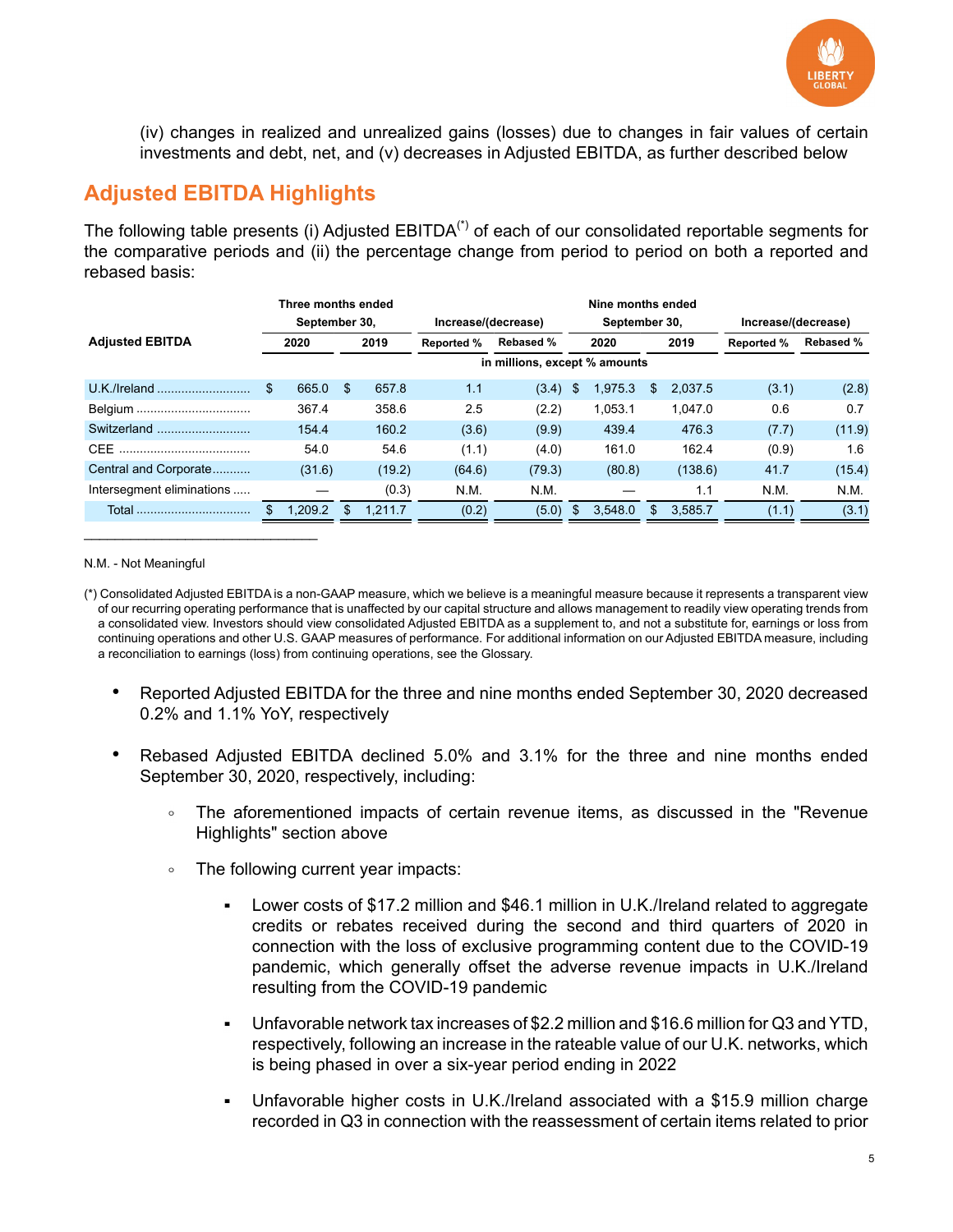

years

- Lower call center costs in U.K./Ireland primarily due to lockdowns during the second and third quarters of 2020 associated with the COVID-19 pandemic, which prevented certain outsourced contract services from being performed
- The following 2019 impacts:
	- For the YTD period, lower severance costs in U.K./Ireland of \$6.3 million associated with revisions to our operating model and a decrease in FTEs
	- For the YTD period, a favorable decrease in personnel costs in Central and Corporate related to a \$5.0 million cash bonus in Q2 2019 associated with the renewal of an existing executive employment contract on similar terms

#### Q3 2020 Rebased Adjusted EBITDA - Segment Highlights

- U.K./Ireland: Rebased Adjusted EBITDA declined 3.4% YoY in Q3 due to the impact from the following nonrecurring items: (i) higher costs related to the aforementioned charges resulting from the reassessment of certain prior-year items and (ii) pre-merger integration costs. Excluding these items, Adjusted EBITDA was relatively flat
- Belgium: Rebased Adjusted EBITDA decreased 2.2% YoY in Q3, primarily due to the aforementioned revenue decline, which was partially offset by (i) lower interconnect and roaming expenses and (ii) lower costs related to outsourced labor and professional services, including staffrelated expenses and other indirect costs
- Switzerland: Rebased Adjusted EBITDA declined 9.9% YoY in Q3, mainly due to the aforementioned loss of residential cable subscription revenue, partially offset by lower programming costs
- CEE (Poland and Slovakia): Rebased Adjusted EBITDA decreased 4.0% YoY in Q3, largely driven by an increase in programming and commercial spend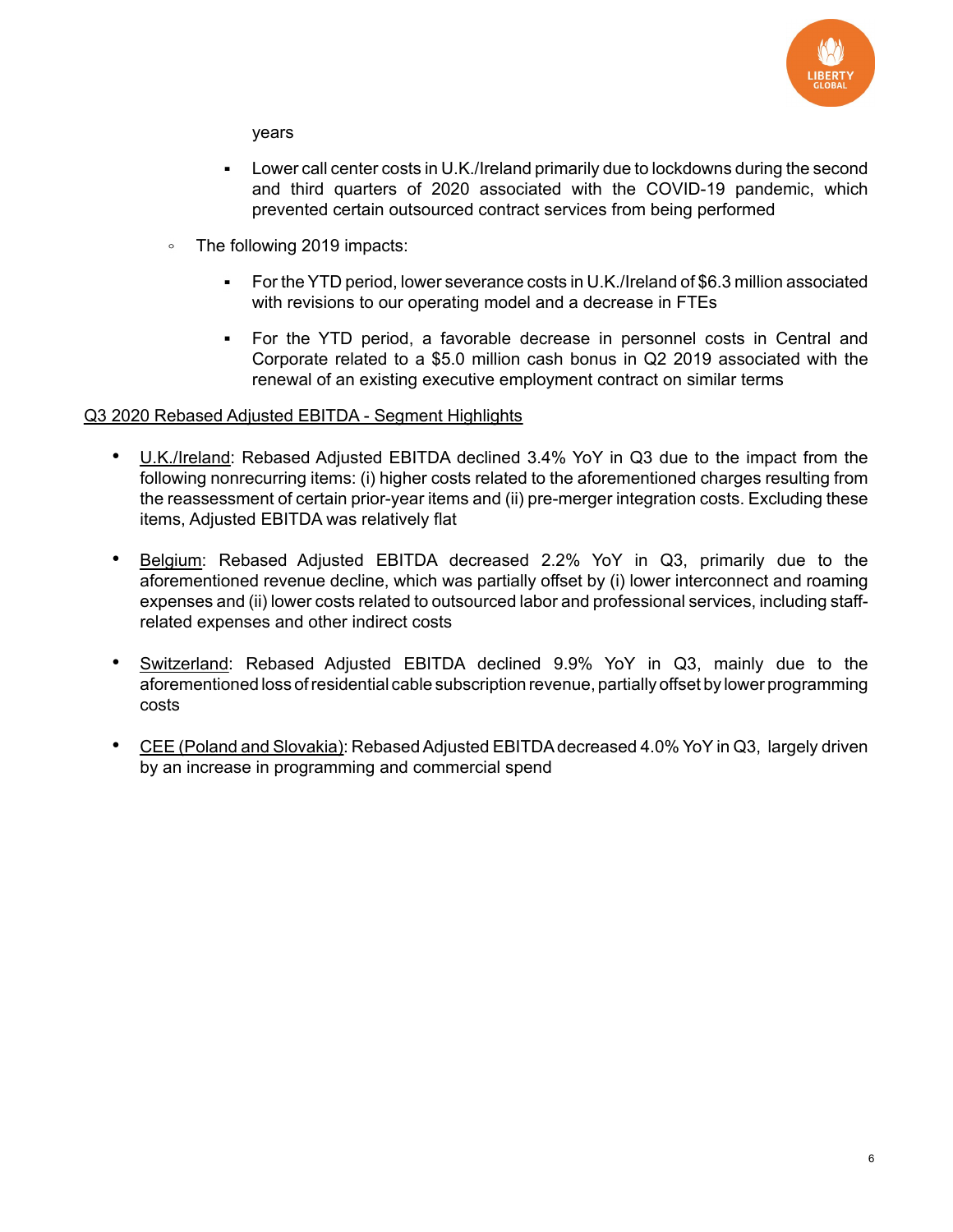

# **OFCF Highlights**

The following table presents (i) OFCF of each of our consolidated reportable segments for the comparative periods and (ii) the percentage change from period to period on both a reported and rebased basis:

|                           |               | Nine months ended |         |                     |                               |               |         |     |                     |                   |                  |  |  |
|---------------------------|---------------|-------------------|---------|---------------------|-------------------------------|---------------|---------|-----|---------------------|-------------------|------------------|--|--|
|                           | September 30, |                   |         | Increase/(decrease) |                               | September 30, |         |     | Increase/(decrease) |                   |                  |  |  |
| <b>OFCF</b>               | 2020          | 2019              |         | <b>Reported %</b>   | <b>Rebased %</b>              |               | 2020    |     | 2019                | <b>Reported %</b> | <b>Rebased %</b> |  |  |
|                           |               |                   |         |                     | in millions, except % amounts |               |         |     |                     |                   |                  |  |  |
|                           | \$<br>304.7   | S                 | 296.0   | 2.9                 | (1.4)                         | \$            | 945.6   | \$  | 909.0               | 4.0               | 4.4              |  |  |
|                           | 244.2         |                   | 242.1   | 0.9                 | (3.6)                         |               | 678.0   |     | 655.4               | 3.4               | 3.5              |  |  |
| Switzerland               | 96.4          |                   | 88.9    | 8.4                 | 1.4                           |               | 257.6   |     | 269.1               | (4.3)             | (8.7)            |  |  |
|                           | 24.5          |                   | 29.8    | (17.8)              | (20.2)                        |               | 91.7    |     | 96.2                | (4.7)             | (1.7)            |  |  |
| Central and Corporate     | (118.3)       |                   | (103.6) | (14.2)              | (13.7)                        |               | (325.0) |     | (385.2)             | 15.6              | (3.4)            |  |  |
| Intersegment eliminations |               |                   | (0.3)   | N.M.                | N.M.                          |               |         |     | 1.1                 | N.M.              | N.M.             |  |  |
|                           | 551.5         | \$                | 552.9   | (0.3)               | (5.3)                         | \$            | 1.647.9 | \$. | 1.545.6             | 6.6               | 1.9              |  |  |

N.M. - Not Meaningful

### **Net Earnings (Loss) Attributable to Liberty Global Shareholders**

• Net earnings (loss) attributable to Liberty Global shareholders was (\$1,023.1 million) and \$12,847.9 million for the three months ended September 30, 2020 and 2019, respectively, and (\$597.5 million) and \$12,907.9 million for the nine months ended September 30, 2020 and 2019, respectively

#### **Leverage and Liquidity**

 $\mathcal{L}_\text{max}$  and  $\mathcal{L}_\text{max}$  and  $\mathcal{L}_\text{max}$  and  $\mathcal{L}_\text{max}$ 

- Total principal amount of debt and finance leases: \$27.6 billion for the Full Company
- Leverage ratios<sup>9</sup>: At September 30, 2020, our adjusted gross and net leverage ratios were 5.4x and 4.0x, respectively, on a Full Company basis
- Average debt tenor<sup>5</sup>: Over 7 years, with ~78% not due until 2026 or thereafter on a Full Company basis
- Borrowing costs: Blended, fully-swapped cost of debt was 4.1% for the Full Company
- Liquidity<sup>4</sup>: \$9.3 billion on a Full Company basis, including (i) \$3.8 billion of cash at September 30, 2020, (ii) \$3.0 billion of investments held under SMAs and (iii) \$2.5 billion of aggregate unused borrowing capacity $8$  under our credit facilities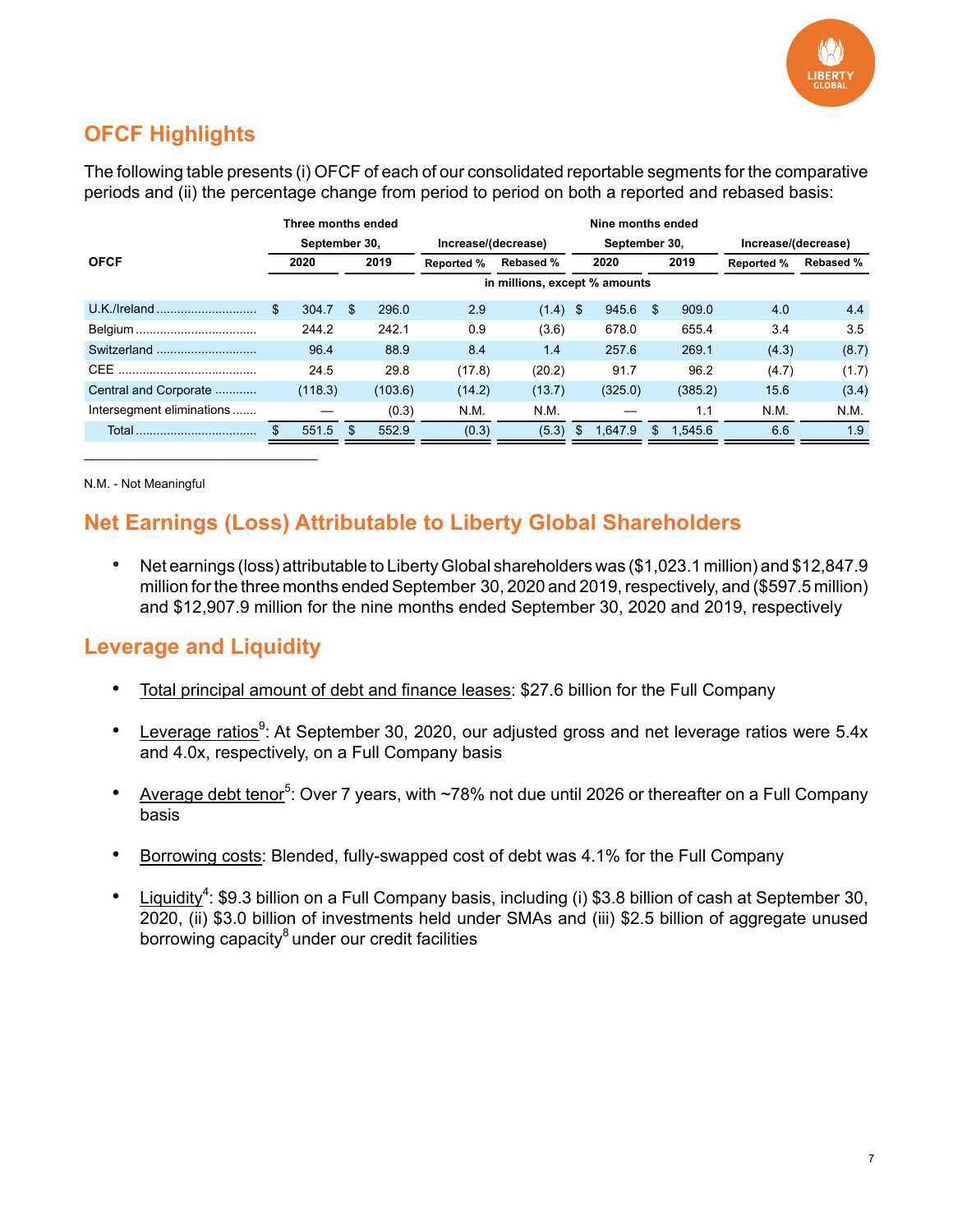

## **Forward-Looking Statements and Disclaimer**

This press release contains forward-looking statements within the meaning of the Private Securities Litigation Reform Act of 1995, including statements with respect to our strategies, future growth prospects and opportunities; expectations with respect to the announced transactions in the U.K. and Switzerland, including related regulatory matters and anticipated timing of completion, as well as anticipated benefits thereof including FMC convergence; expectations with respect to the continued success of our convergence strategy; expectations regarding our financial performance, including Rebased Adjusted EBITDA, Rebased OFCF and Adjusted FCF; expectations with respect to our share repurchase plan; the strength of our balance sheet, tenor of our thirdparty debt and anticipated borrowing capacity; and other information and statements that are not historical fact. These forwardlooking statements involve certain risks and uncertainties that could cause actual results to differ materially from those expressed or implied by these statements. These risks and uncertainties include events that are outside of our control, such as the continued use by subscribers and potential subscribers of our and our affiliates' services and their willingness to upgrade to our more advanced offerings; our and our affiliates' ability to meet challenges from competition, to manage rapid technological change or to maintain or increase rates to subscribers or to pass through increased costs to subscribers; the potential impact of the outbreak of COVID-19 on our company; the effects of changes in laws or regulation; the effects of the U.K.'s exit from the E.U.; general economic factors; our and our affiliates' ability to obtain regulatory approval and satisfy regulatory conditions associated with acquisitions and dispositions; our and affiliates' ability to successfully acquire and integrate new businesses and realize anticipated efficiencies from acquired businesses; the availability of attractive programming for our and our affiliates' video services and the costs associated with such programming; our and our affiliates' ability to achieve forecasted financial and operating targets; the outcome of any pending or threatened litigation; the ability of our operating companies and affiliates to access cash of their respective subsidiaries; the impact of our operating companies' and affiliates' future financial performance, or market conditions generally, on the availability, terms and deployment of capital; fluctuations in currency exchange and interest rates; the ability of suppliers, vendors and contractors to timely deliver quality products, equipment, software, services and access; our and our affiliates' ability to adequately forecast and plan future network requirements including the costs and benefits associated with network expansions; and other factors detailed from time to time in our filings with the Securities and Exchange Commission, including our most recently filed Forms 10-Q and Form 10-K/A. These forward-looking statements speak only as of the date of this release. We expressly disclaim any obligation or undertaking to disseminate any updates or revisions to any forward-looking statement contained herein to reflect any change in our expectations with regard thereto or any change in events, conditions or circumstances on which any such statement is based.

### **Share Repurchase Program**

As announced today, our Board of Directors has authorized a new \$1 billion share repurchase program. Under the program, Liberty Global may acquire from time to time its Class A ordinary shares, Class C ordinary shares, or any combination of Class A and Class C ordinary shares. The program may be effected through open market transactions and/or privately negotiated transactions, which may include derivative transactions. The timing of the repurchase of shares pursuant to the program will depend on a variety of factors, including market conditions and applicable law. The program may be implemented in conjunction with brokers for the Company and other financial institutions with whom the Company has relationships within certain pre-set parameters and purchases may continue during closed periods in accordance with applicable restrictions. The program may be suspended or discontinued at any time.

### **About Liberty Global**

Liberty Global (NASDAQ: LBTYA, LBTYB and LBTYK) is one of the world's leading converged video, broadband and communications companies, with operations in six European countries under the consumer brands Virgin Media, Telenet and UPC. We invest in the infrastructure and digital platforms that empower our customers to make the most of the digital revolution. Our substantial scale and commitment to innovation enable us to develop market-leading products delivered through nextgeneration networks that connect 11 million customers subscribing to 25 million TV, broadband internet and telephony services. We also serve 7 million mobile subscribers and offer WiFi service through millions of access points across our footprint.

In addition, Liberty Global owns 50% of VodafoneZiggo, a joint venture in the Netherlands with 4 million customers subscribing to 10 million fixed-line and 5 million mobile services, as well as significant investments in ITV, All3Media, ITI Neovision, Lionsgate, the Formula E racing series and several regional sports networks. For more information, please visit www.libertyglobal.com or contact:

| <b>Investor Relations</b>   | <b>Corporate Communications</b> |
|-----------------------------|---------------------------------|
| Max Adkins +44 78 1795 9705 | Molly Bruce +1 303 220 4202     |
| John Rea +1 303 220 4238    | Matt Beake +44 20 8483 6428     |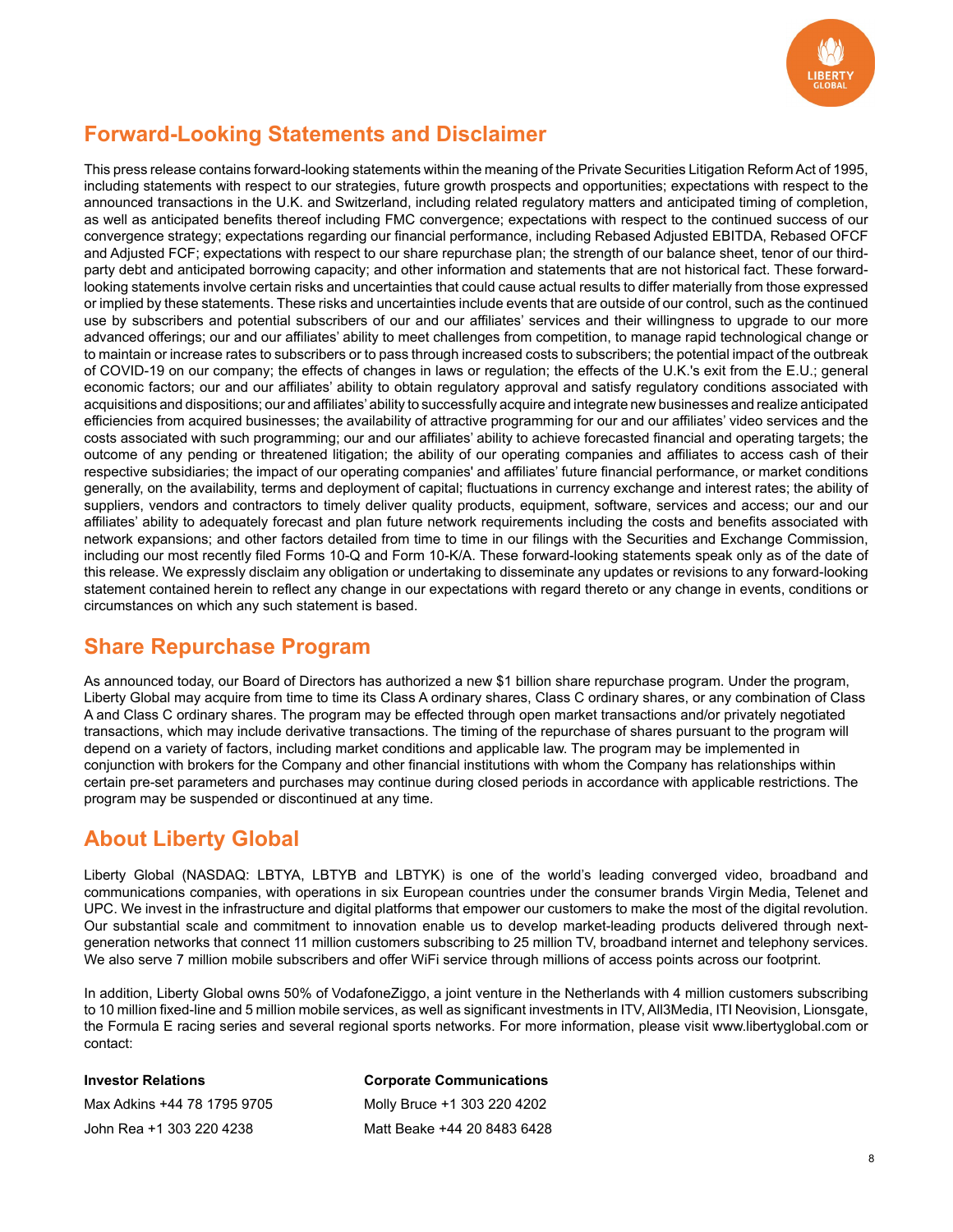

### **Balance Sheets, Statements of Operations and Statements of Cash Flows**

The condensed consolidated balance sheets, statements of operations and statements of cash flows of Liberty Global are in our 10-Q.

### **Rebase Information**

 $\mathcal{L}_\text{max}$  and  $\mathcal{L}_\text{max}$  and  $\mathcal{L}_\text{max}$ 

Rebase growth percentages, which are non-GAAP measures, are presented as a basis for assessing growth rates on a comparable basis. For purposes of calculating rebased growth rates on a comparable basis for all businesses that we owned during 2020, we have adjusted our historical revenue, Adjusted EBITDA and OFCF for the three and nine months ended September 30, 2019 to (i) include the pre-acquisition revenue, Adjusted EBITDA and P&E additions of entities acquired during 2019 in our rebased amounts for the three and nine months ended September 30, 2019 to the same extent that the revenue, Adjusted EBITDA and P&E additions of these entities are included in our results for the three and nine months ended September 30, 2020, (ii) exclude the revenue, Adjusted EBITDA and P&E additions in our rebased amounts for the three and nine months ended September 30, 2019 for entities disposed of during 2020, (iii) include revenue and costs for the temporary elements of transitional and other services provided to the VodafoneZiggo JV, Vodafone, Deutsche Telekom (the buyer of UPC Austria), Liberty Latin America and M7 Group (the buyer of UPC DTH), to reflect amounts related to these services equal to those included in our results for the three and nine months ended September 30, 2020 and (iv) reflect the translation of our rebased amounts for the three and nine months ended September 30, 2019 at the applicable average foreign currency exchange rates that were used to translate our results for the three and nine months ended September 30, 2020. We have reflected the revenue, Adjusted EBITDA and P&E additions of these acquired entities in our 2019 rebased amounts based on what we believe to be the most reliable information that is currently available to us (generally pre-acquisition financial statements), as adjusted for the estimated effects of (a) any significant differences between U.S. GAAP and local generally accepted accounting principles, (b) any significant effects of acquisition accounting adjustments, (c) any significant differences between our accounting policies and those of the acquired entities and (d) other items we deem appropriate. We do not adjust pre-acquisition periods to eliminate nonrecurring items or to give retroactive effect to any changes in estimates that might be implemented during post-acquisition periods. As we did not own or operate the acquired businesses during the pre-acquisition periods, no assurance can be given that we have identified all adjustments necessary to present the revenue, Adjusted EBITDA and OFCF of these entities on a basis that is comparable to the corresponding postacquisition amounts that are included in our historical results or that the pre-acquisition financial statements we have relied upon do not contain undetected errors. In addition, the rebased growth percentages are not necessarily indicative of the revenue, Adjusted EBITDA and OFCF that would have occurred if these transactions had occurred on the dates assumed for purposes of calculating our rebased amounts or the revenue, Adjusted EBITDA and OFCF that will occur in the future. Investors should view rebased growth as a supplement to, and not a substitute for, U.S. GAAP measures of performance included in our condensed consolidated statements of operations.

|                             |                                             |        |   | Three months ended September 30, 2019 |             |                          | Nine months ended September 30, 2019 |           |                                  |      |             |      |  |  |  |
|-----------------------------|---------------------------------------------|--------|---|---------------------------------------|-------------|--------------------------|--------------------------------------|-----------|----------------------------------|------|-------------|------|--|--|--|
|                             | <b>Adiusted</b><br><b>EBITDA</b><br>Revenue |        |   |                                       | <b>OFCF</b> |                          | Revenue                              |           | <b>Adjusted</b><br><b>EBITDA</b> |      | <b>OFCF</b> |      |  |  |  |
|                             |                                             |        |   |                                       |             | in millions              |                                      |           |                                  |      |             |      |  |  |  |
|                             |                                             | $-$ \$ |   | $-$ \$                                |             | $\overline{\phantom{m}}$ | - \$                                 | $55.2$ \$ |                                  | 0.9  | - \$        | 0.9  |  |  |  |
| Dispositions <sup>(i)</sup> |                                             | 5.9    |   | (1.8)                                 |             | (1.5)                    |                                      | 78.4      |                                  | 65.5 |             | 66.6 |  |  |  |
| Foreign Currency            |                                             | 147.2  |   | 63.3                                  |             | 30.8                     |                                      | 30.8      |                                  | 8.3  |             | 3.4  |  |  |  |
| Total increase              |                                             | 153.1  | S | 61.5                                  | S           | 29.3                     |                                      | 164.4     | S                                | 74.7 |             | 70.9 |  |  |  |

The following table provides adjustments made to the 2019 amounts to derive our rebased growth rates:

(i) Relates primarily to rebase adjustments for agreements to provide transitional and other services to the VodafoneZiggo JV, Vodafone, Liberty Latin America, Deutsche Telekom and M7 Group. These adjustments result in an equal amount of fees in both the 2020 and 2019 periods for those services that are deemed to be temporary in nature.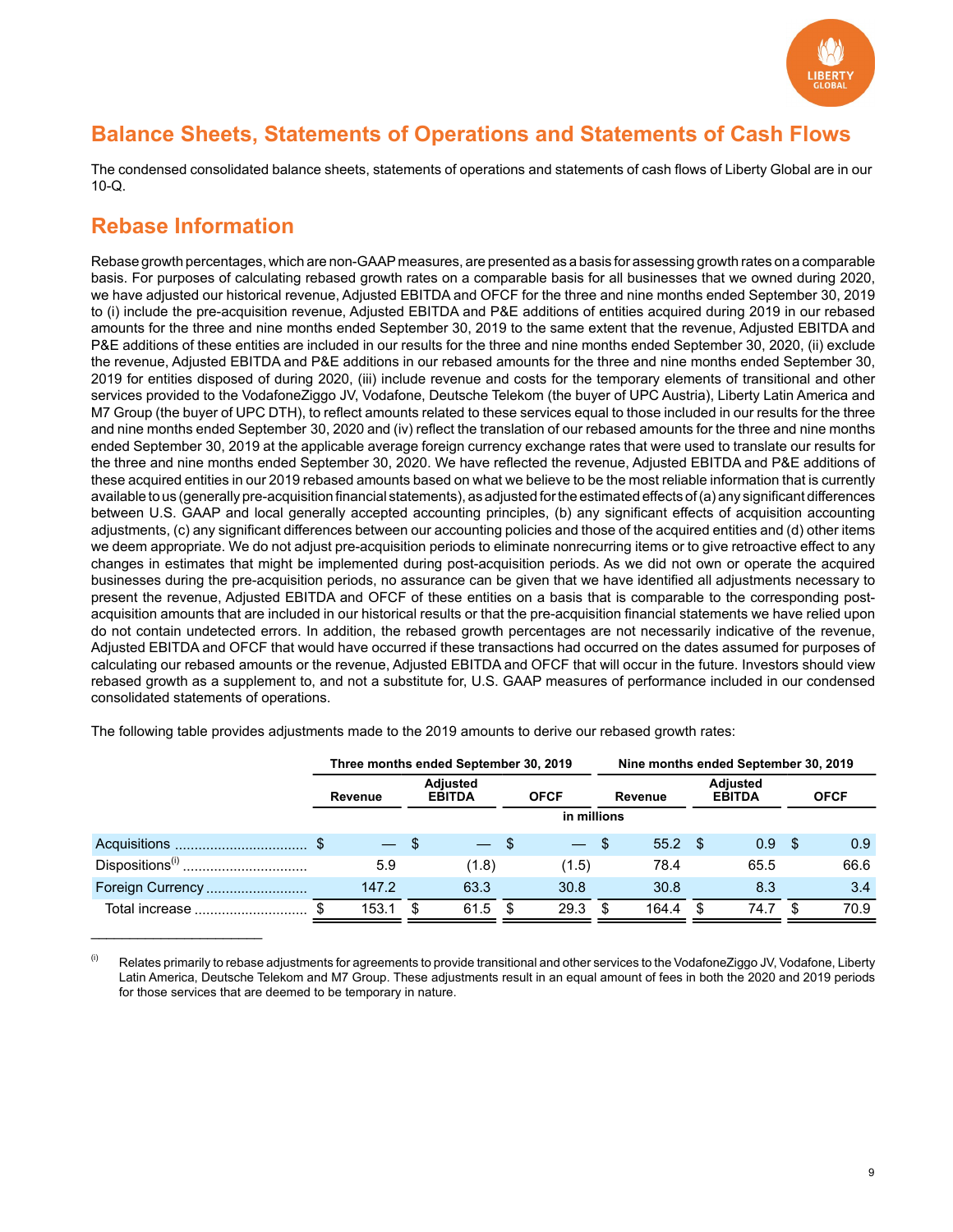

# **Liquidity**

 $\mathcal{L}_\text{max}$  and  $\mathcal{L}_\text{max}$  and  $\mathcal{L}_\text{max}$ 

 $\mathcal{L}=\{1,2,3,4,5\}$ 

The following table details the U.S. dollar equivalent balances of our liquidity position<sup>(i)</sup> at September 30, 2020, which includes our (i) cash and cash equivalents, (ii) investments held under SMAs and (iii) unused borrowing capacity at September 30, 2020:

|                                                | Cash<br>and Cash<br>Equivalents <sup>(ii)</sup> |    | SMAs <sup>(iii)</sup> | <b>Unused</b><br><b>Borrowing</b><br>Capacity <sup>(iv)</sup> | Total<br>Liquidity |
|------------------------------------------------|-------------------------------------------------|----|-----------------------|---------------------------------------------------------------|--------------------|
|                                                |                                                 |    | in millions           |                                                               |                    |
| Liberty Global and unrestricted subsidiaries\$ | $3,375.7$ \$                                    |    | $2,988.5$ \$          | $-$ \$                                                        | 6,364.2            |
|                                                | 280.5                                           |    |                       | 1.291.1                                                       | 1.571.6            |
|                                                | 22.3                                            |    |                       | 586.1                                                         | 608.4              |
|                                                | 98.7                                            |    |                       | 650.6                                                         | 749.3              |
| Total                                          | 3,777.2                                         | -S | 2.988.5               | 2.527.8                                                       | 9,293.5            |

(i) Except as otherwise indicated, the amounts reported in the table include the named entity and its subsidiaries.<br>(ii) Excludes earlying amounts hald in restricted seek associated with the financing transactions complet

(iii) Represents investments held under SMAs which are maintained by investment managers acting as agents on our behalf.

Our aggregate unused borrowing capacity of \$2.5 billion for the Full Company represents the maximum undrawn commitments under the applicable facilities without regard to covenant compliance calculations or other conditions precedent to borrowing. Unused borrowing capacity excludes certain amounts under undrawn facilities entered into by the UPC Holding borrowing group as well as certain undrawn facilities entered into by the U.K. JV Entities as these facilities are deal contingent and cannot be used prior to the closing of the Sunrise Acquisition and the formation of the U.K. JV.

 $^{(v)}$  Cash and cash equivalents of Virgin Media includes (i) certain subsidiaries of Virgin Media, but excludes the parent entity, Virgin Media Inc., and (ii) the cash and cash equivalents of the U.K. JV Entities, (with the exception of those amounts held in restricted cash, as described above) as such cash and cash equivalents will be retained by Liberty Global upon the formation of the U.K. JV and is therefore not classified as held for sale at September 30, 2020. Unused borrowing capacity of Virgin Media represents unused capacity under a multi-currency revolving credit facility of the U.K. JV Entities. The outstanding third-party debt of the U.K. JV Entities is classified as held for sale on our September 30, 2020 condensed consolidated balance sheet.

### **Summary of Debt & Finance Lease Obligations**

The following table<sup>(i)</sup> details the September 30, 2020 U.S. dollar equivalent balances of the (i) outstanding principal amount of our debt and finance lease obligations, (ii) expected principal related derivative cash payments and (iii) swapped principal amount of our debt and finance lease obligations:

|                            | Debt <sup>(ii)</sup> | <b>Finance</b><br>Lease<br><b>Obligations</b> |    | <b>Debt &amp; Finance</b><br>Lease<br><b>Obligations</b> | <b>Principal Related</b><br><b>Derivative</b><br><b>Cash Payments</b> |      | <b>Swapped Debt</b><br>& Finance Lease<br><b>Obligations</b> |
|----------------------------|----------------------|-----------------------------------------------|----|----------------------------------------------------------|-----------------------------------------------------------------------|------|--------------------------------------------------------------|
|                            |                      | in millions                                   |    |                                                          |                                                                       |      |                                                              |
| Virgin Media $^{(iii)}$ \$ | 15,460.5 \$          | 63.4                                          | \$ | 15,523.9                                                 | \$<br>$(501.6)$ \$                                                    |      | 15,022.3                                                     |
| UPC Holding                | 4,350.0              | 21.7                                          |    | 4,371.7                                                  | 30.3                                                                  |      | 4,402.0                                                      |
| Telenet                    | 5,784.7              | 466.8                                         |    | 6.251.5                                                  | 132.7                                                                 |      | 6,384.2                                                      |
| Other $(iv)$<br>.          | 1,374.6              | 44.2                                          |    | 1,418.8                                                  |                                                                       |      | 1,418.8                                                      |
| Total                      | 26,969.8             | \$<br>596.1                                   | \$ | 27,565.9                                                 | \$<br>(338.6)                                                         | - \$ | 27,227.3                                                     |

(i) Except as otherwise indicated, the amounts reported in the table include the named entity and its subsidiaries.<br>(ii) Debt amounts (i) for UDC Uplding include nates inquad by apocial purpose ontities that are consolida

Excludes certain amounts held in restricted cash associated with the financing transactions completed by the U.K. JV Entities during the third quarter of 2020.

Debt amounts (i) for UPC Holding include notes issued by special purpose entities that are consolidated by UPC Holding, (ii) exclude notes issued by certain of the U.K. JV Entities outside of the Virgin Media borrowing group as these notes are deal contingent and cannot be used prior to the formation of the U.K. JV and (iii) exclude certain amounts under undrawn facilities entered into by the UPC Holding borrowing group as well as certain undrawn facilities entered into by the U.K. JV Entities as these facilities are deal contingent and cannot be used prior to the closing of the Sunrise Acquisition and the formation of the U.K. JV.

<sup>(</sup>iii) Virgin Media represents the debt and finance lease obligations of the U.K. JV Entities that are within the Virgin Media borrowing group, which are classified as held for sale on our September 30, 2020 condensed consolidated balance sheet.

 $^{(iv)}$  Debt amount includes a loan backed by the shares we hold in ITV Plc of \$949.1 million.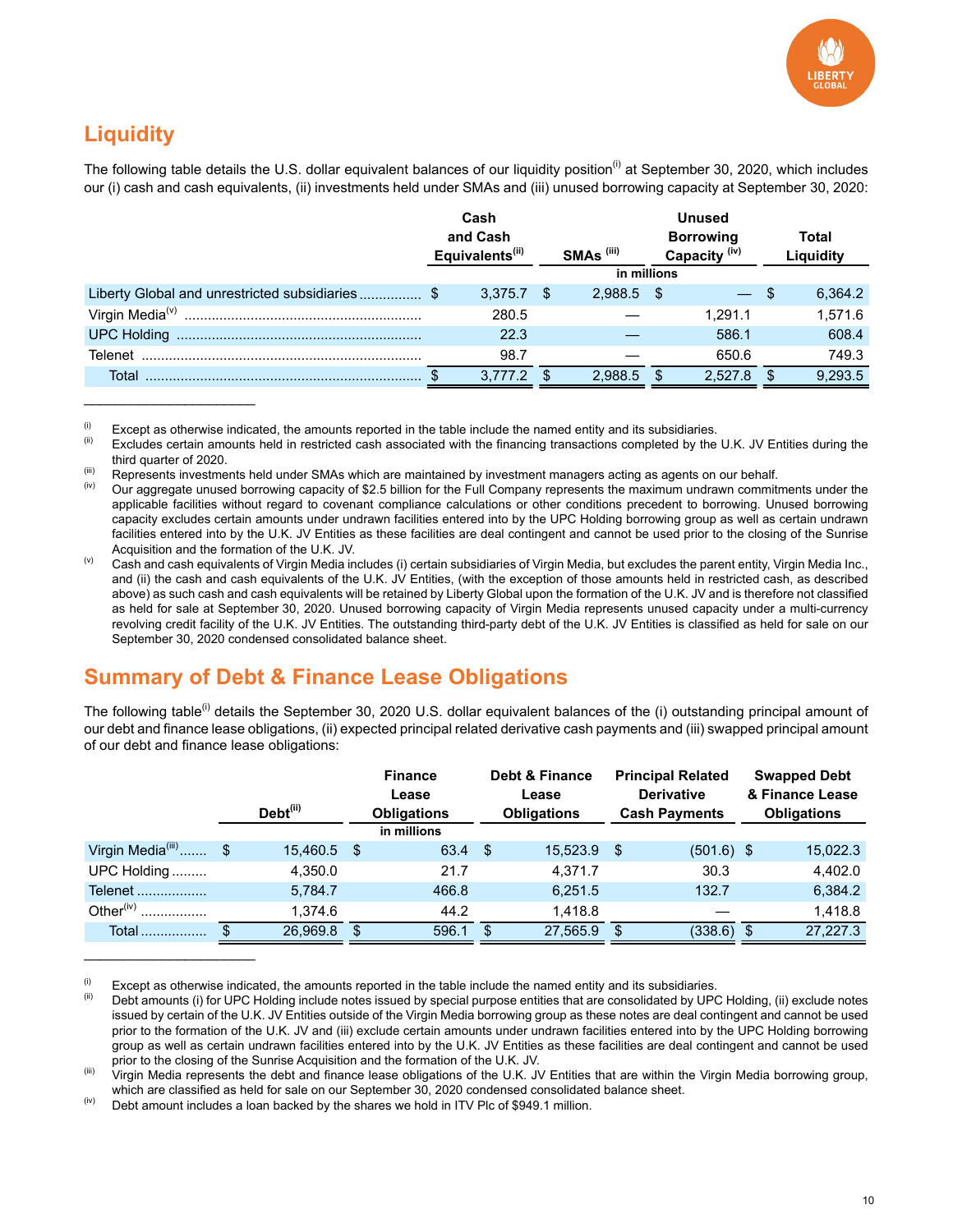

### **Property and Equipment Additions and Capital Expenditures**

The table below highlights the categories of the property and equipment additions of our continuing operations for the indicated periods and reconciles those additions to the capital expenditures of our continuing operations that are presented in the condensed consolidated statements of cash flows in our 10-Q.

|                                                                                    | Three months ended |                |         |              | Nine months ended             |             |
|------------------------------------------------------------------------------------|--------------------|----------------|---------|--------------|-------------------------------|-------------|
|                                                                                    | September 30,      |                |         |              | September 30,                 |             |
|                                                                                    | 2020               |                | 2019    |              | 2020                          | 2019        |
|                                                                                    |                    |                |         |              | in millions, except % amounts |             |
|                                                                                    | 142.9              | \$             | 132.3   | $\mathbb{S}$ | 399.8                         | \$<br>518.6 |
|                                                                                    | 138.5              |                | 148.9   |              | 432.3                         | 453.5       |
| Capacity                                                                           | 71.1               |                | 77.8    |              | 194.3                         | 227.6       |
|                                                                                    | 162.8              |                | 155.9   |              | 427.8                         | 439.1       |
|                                                                                    | 142.4              |                | 143.9   |              | 445.9                         | 401.3       |
|                                                                                    | 657.7              |                | 658.8   |              | 1.900.1                       | 2,040.1     |
| Reconciliation of P&E additions to capital expenditures:                           |                    |                |         |              |                               |             |
| Assets acquired under capital-related vendor financing arrangements <sup>(i)</sup> | (330.7)            |                | (376.9) |              | (1,033.6)                     | (1,303.2)   |
|                                                                                    | (14.0)             |                | (14.6)  |              | (31.2)                        | (47.2)      |
| Changes in current liabilities related to capital expenditures                     | (2.1)              |                | (0.1)   |              | 125.2                         | 210.4       |
|                                                                                    |                    | $\mathfrak{S}$ | 267.2   | $\mathbb{S}$ | 960.5                         | \$<br>900.1 |
|                                                                                    |                    |                |         |              |                               |             |
| Capital expenditures, net:                                                         |                    |                |         |              |                               |             |
|                                                                                    | \$<br>312.1        | \$             | 284.8   | \$           | 963.0                         | \$<br>976.0 |
|                                                                                    | (1.2)              |                | (17.6)  |              | (2.5)                         | (75.9)      |
|                                                                                    | 310.9              | \$             | 267.2   | \$           | 960.5                         | \$<br>900.1 |
|                                                                                    |                    |                |         |              |                               |             |
|                                                                                    | 22.3%              |                | 23.2%   |              | 22.2%                         | 23.8%       |

 $^{(i)}$  Amounts exclude related VAT of \$53.8 million and \$65.4 million for the three months ended September 30, 2020 and 2019, respectively, and \$172.5 million and \$214.1 million for the nine months ended September 30, 2020 and 2019, respectively, that were also financed under these arrangements.

 $\mathcal{L}_\text{max}$  and  $\mathcal{L}_\text{max}$  and  $\mathcal{L}_\text{max}$  and  $\mathcal{L}_\text{max}$ 

(iii) Primarily relates to transfers of centrally-procured property and equipment to the VodafoneZiggo JV and, for the 2019 periods, our Discontinued Operations.

<sup>(</sup>ii) The capital expenditures that we report in our condensed consolidated statements of cash flows do not include amounts that are financed under vendor financing or finance lease arrangements. Instead, these expenditures are reflected as non-cash additions to our property and equipment when the underlying assets are delivered, and as repayments of debt when the related principal is repaid.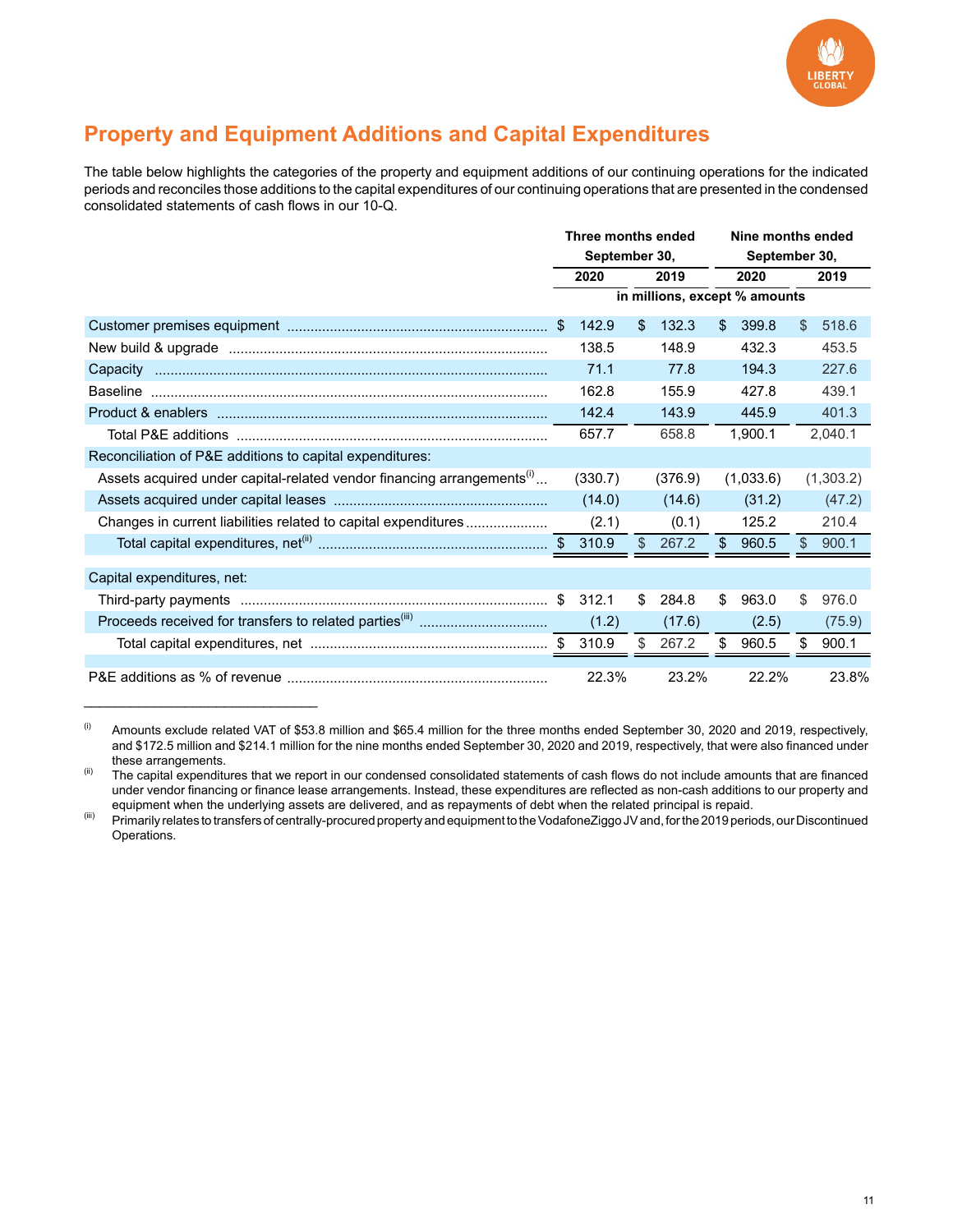

# **ARPU per Cable Customer Relationship**

The following table provides ARPU per cable customer relationship and percentage change from period to period on both a reported and rebased basis for the indicated periods:

|  | <b>ARPU per Cable Customer Relationship</b> |                                  |  |       |                     |                  |  |  |  |  |  |
|--|---------------------------------------------|----------------------------------|--|-------|---------------------|------------------|--|--|--|--|--|
|  |                                             | Three months ended September 30, |  |       | Increase/(decrease) |                  |  |  |  |  |  |
|  |                                             | 2020                             |  | 2019  | <b>Reported %</b>   | <b>Rebased %</b> |  |  |  |  |  |
|  |                                             | 60.37 \$                         |  | 57.94 | $4.2\%$             | $(0.9\%)$        |  |  |  |  |  |
|  |                                             | 50.89 $E$                        |  | 51.41 | $(1.0\%)$           | $(1.0\%)$        |  |  |  |  |  |
|  |                                             | 58.18 $€$                        |  | 57.84 | 0.6%                | 0.6%             |  |  |  |  |  |
|  |                                             | $36.23 \in$                      |  | 37.06 | $(2.2\%)$           | $(2.9\%)$        |  |  |  |  |  |

#### **Mobile ARPU**

The following tables provide ARPU per mobile subscriber and percentage change from period to period on both a reported and rebased basis for the indicated periods:

|                 | <b>ARPU per Mobile Subscriber</b> |                                                     |  |       |                   |                  |  |  |  |  |  |  |  |
|-----------------|-----------------------------------|-----------------------------------------------------|--|-------|-------------------|------------------|--|--|--|--|--|--|--|
|                 |                                   | Three months ended September 30,<br><b>Decrease</b> |  |       |                   |                  |  |  |  |  |  |  |  |
|                 |                                   | 2020                                                |  | 2019  | <b>Reported %</b> | <b>Rebased %</b> |  |  |  |  |  |  |  |
| Liberty Global: |                                   |                                                     |  |       |                   |                  |  |  |  |  |  |  |  |
|                 |                                   | $17.04$ \$                                          |  | 16.47 | 3.5%              | $(6.5\%)$        |  |  |  |  |  |  |  |
|                 |                                   | 14.26                                               |  | 14.23 | 0.2%              | $(3.9\%)$        |  |  |  |  |  |  |  |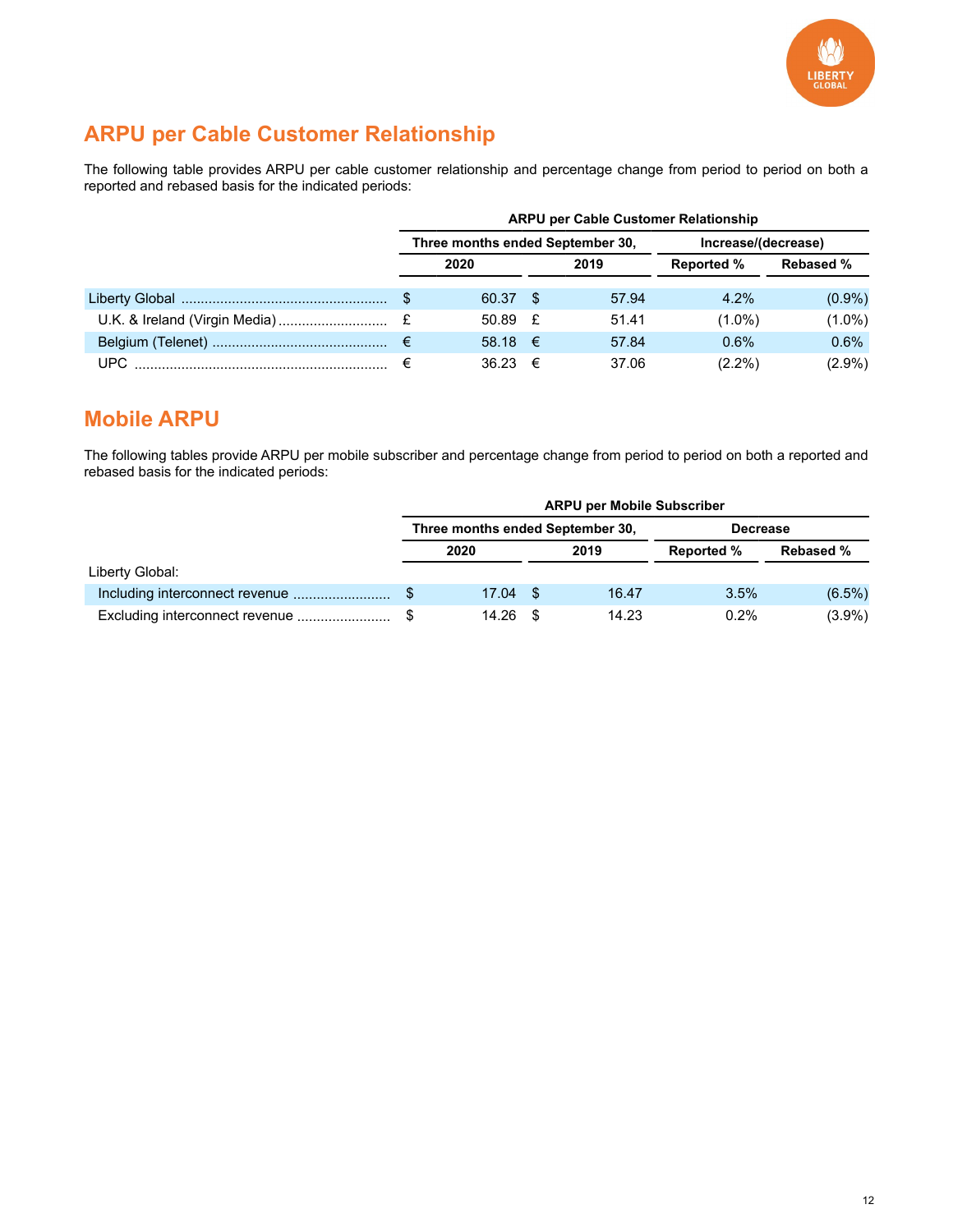

|                            |                 |                                                       |                          |                                                | Video                                          |                |                                          |                      |                                                    |
|----------------------------|-----------------|-------------------------------------------------------|--------------------------|------------------------------------------------|------------------------------------------------|----------------|------------------------------------------|----------------------|----------------------------------------------------|
|                            | Homes<br>Passed | <b>Fixed Line</b><br>Customer<br><b>Relationships</b> | Internet<br>Subscribers' | <b>Basic Video</b><br>Subscribers <sup>®</sup> | <b>Enhanced</b><br>Video<br><b>Subscribers</b> | Total<br>Video | Telephony<br>Subscribers <sup>(iii</sup> | Total<br><b>RGUs</b> | <b>Total Mobile</b><br>Subscribers <sup>(iv)</sup> |
|                            | 15,191,700      | 5.583.600                                             | 5,365,400                |                                                | 3.525.500                                      | 3,525,500      | 4,489,800                                | 13,380,700           | 3,349,600                                          |
|                            | 3,363,600       | 2,049,100                                             | 1,686,500                | 131,400                                        | 1,691,100                                      | 1,822,500      | 184,600                                  | 4,693,600            | 2,821,700                                          |
| Switzerland <sup>(v)</sup> | 2,399,100       | 989.200                                               | 645,400                  | 375,700                                        | 588.800                                        | 964,500        | 499,600                                  | 2,109,500            | 235,600                                            |
| Ireland                    | 944,000         | 436,600                                               | 382,900                  |                                                | 303,900                                        | 303,900        | 310.000                                  | 996,800              | 115,200                                            |
| Poland                     | 3,606,000       | 1,503,500                                             | 1,263,400                | 234.400                                        | 1,071,400                                      | .305.800       | 652,500                                  | 3,221,700            | 28,300                                             |
| Slovakia                   | 623,000         | 191.100                                               | 142,900                  | 30,500                                         | 140.100                                        | 170,600        | 88,200                                   | 401,700              |                                                    |
| Total                      | 26,127,400      | 10.753.100                                            | 9,486,500                | 772.000                                        | 7,320,800                                      | 8,092,800      | 7,224,700                                | 24,804,000           | 6,550,400                                          |

#### **Consolidated Operating Data — September 30, 2020**

#### **Subscriber Variance Table — September 30, 2020 vs. June 30, 2020**

|                                |                 |                                                       |                                        |                                                 | Video                                          |                |                                           |                      |                                                    |
|--------------------------------|-----------------|-------------------------------------------------------|----------------------------------------|-------------------------------------------------|------------------------------------------------|----------------|-------------------------------------------|----------------------|----------------------------------------------------|
|                                | Homes<br>Passed | <b>Fixed Line</b><br><b>Customer</b><br>Relationships | Internet<br>Subscribers <sup>(ii</sup> | <b>Basic Video</b><br>Subscribers <sup>(i</sup> | <b>Enhanced</b><br>Video<br><b>Subscribers</b> | Total<br>Video | Telephony<br>Subscribers <sup>(iii)</sup> | Total<br><b>RGUs</b> | <b>Total Mobile</b><br>Subscribers <sup>(iv)</sup> |
| <b>Organic Change Summary:</b> |                 |                                                       |                                        |                                                 |                                                |                |                                           |                      |                                                    |
|                                | 119.100         | 37,600                                                | 47,000                                 |                                                 | (63,800)                                       | (63, 800)      | (64,000)                                  | (80, 800)            | 81,500                                             |
|                                | 8,400           | (3, 100)                                              | 10,000                                 | (8,500)                                         | (4,600)                                        | (13, 100)      | (10, 800)                                 | (13,900)             | 25,900                                             |
| Switzerland $(v)$              | 8,800           | (6,300)                                               | (900)                                  | (6,300)                                         | 100                                            | (6, 200)       | (400)                                     | (7,500)              | 12,400                                             |
| Ireland                        | 2,900           | (300)                                                 | 600                                    |                                                 | 7.700                                          | 7.700          | (9,800)                                   | (1,500)              | 11.400                                             |
| Poland                         | 22,600          | 9,200                                                 | 13,200                                 | 17.200                                          | 1,300                                          | 18,500         | (8,200)                                   | 23,500               | 6,100                                              |
| Slovakia                       | 1,600           | (600)                                                 | 600                                    | 500                                             | (900)                                          | (400)          | 200                                       | 400                  |                                                    |
|                                | 163,400         | 36,500                                                | 70,500                                 | 2,900                                           | (60, 200)                                      | (57, 300)      | (93,000)                                  | (79, 800)            | 137,300                                            |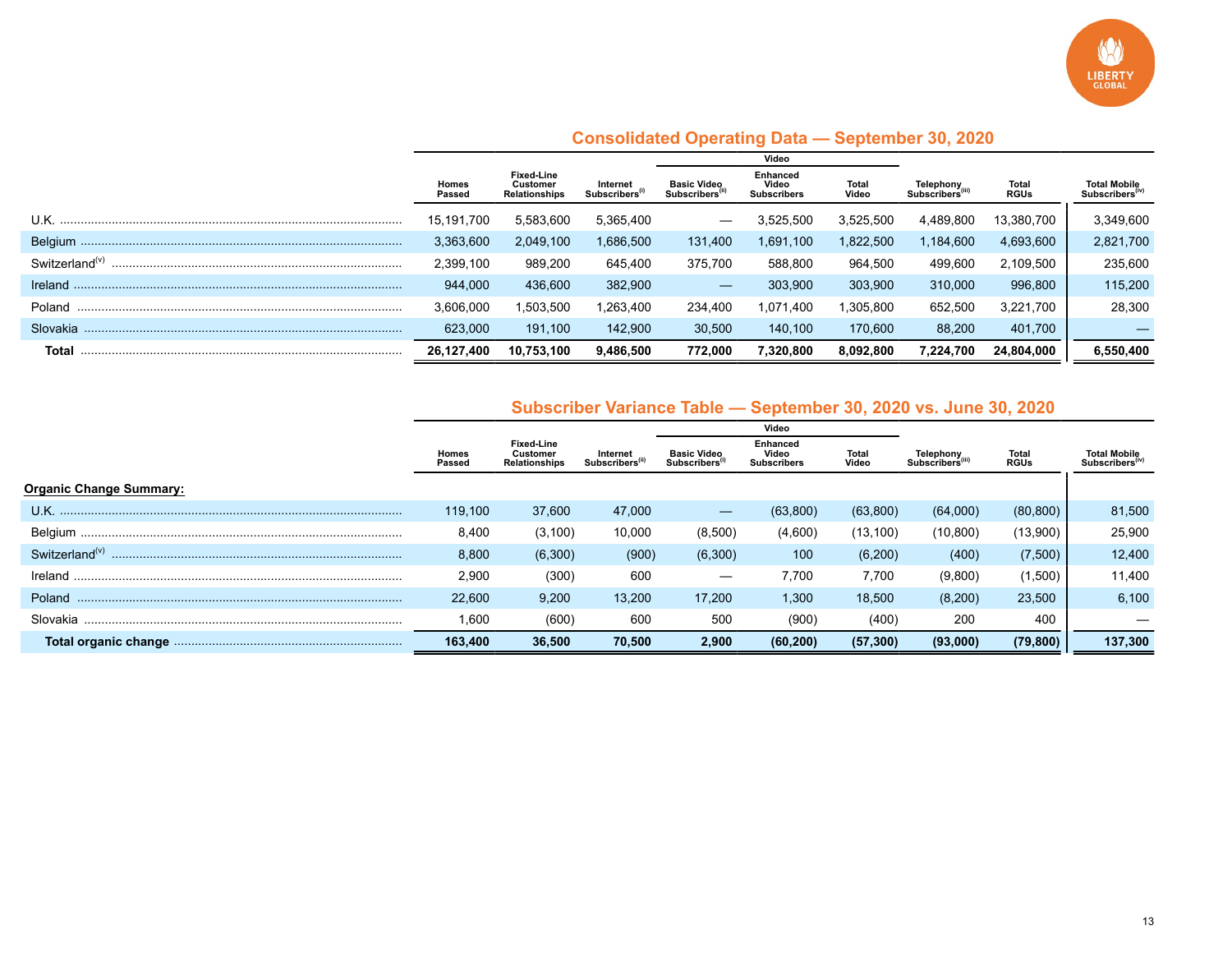

**Footnotes for Consolidated Operating Data and Subscriber Variance Tables**

- (i) In Switzerland, we offer a 10 Mbps internet service to our Basic and Enhanced Video Subscribers without an incremental recurring fee. Our Internet Subscribers in Switzerland include 66,200 subscribers who have requested and received this service
- (ii) We have approximately 29,900 "lifeline" customers that are counted on a per connection basis, representing the least expensive regulated tier of video cable service, with only a few channels.
- (iii) In Switzerland, we offer a basic phone service to our Basic and Enhanced Video Subscribers without an incremental recurring fee. Our Telephony Subscribers in Switzerland include 198,200 subscribers who have requested and received this service.
- (iv) In a number of countries, our mobile subscribers receive mobile services pursuant to prepaid contracts. As of September 30, 2020, our mobile subscriber count included 405,100 and 208,700 prepaid mobile subscribers in Belgium and the U.K., respectively.
- (v) Pursuant to service agreements, Switzerland offers broadband internet, video and telephony services over networks owned by third-party cable operators ("partner networks"). A partner network RGU is only recognized if there is a direct billing relationship with the customer. At September 30, 2020, Switzerland's partner networks accounted for 117,500 Fixed-Line Customer Relationships, 297,700 RGUs, which include 108,900 Internet Subscribers, 103,900 Video Subscribers and 84,900 Telephony Subscribers. Subscribers to our enhanced video services provided over partner networks largely receive basic video services from the partner networks as opposed to our operations. Due to the fact that we do not own these partner networks, we do not include the 662,000 homes passed by Switzerland's partner networks at September 30, 2020.

#### Additional General Notes to Tables:

Most of our broadband communications subsidiaries provide telephony, broadband internet, data, video or other B2B services. Certain of our B2B revenue is derived from SOHO subscribers that pay a premium price to receive enhanced service levels along with video, internet or telephony services that are the same or similar to the mass marketed products offered to our residential subscribers. All mass marketed products provided to SOHOs, whether or not accompanied by enhanced service levels and/or premium prices, are included in the respective RGU and customer counts of our broadband communications operations, with only those services provided at premium prices considered to be "SOHO RGUs" or "SOHO customers." To the extent our existing customers upgrade from a residential product offering to a SOHO product offering, the number of SOHO RGUs or SOHO customers will increase, but there is no impact to our total RGU or customer counts. With the exception of our B2B SOHO subscribers, we generally do not count customers of B2B services as customers or RGUs for external reporting purposes.

In Belgium, Telenet leases a portion of its network under a long-term finance lease arrangement. These tables include operating statistics for Telenet's owned and leased networks.

While we take appropriate steps to ensure that subscriber statistics are presented on a consistent and accurate basis at any given balance sheet date, the variability from country to country in (i) the nature and pricing of products and services, (ii) the distribution platform, (iii) billing systems, (iv) bad debt collection experience and (v) other factors add complexity to the subscriber counting process. We periodically review our subscriber counting policies and underlying systems to improve the accuracy and consistency of the data reported on a prospective basis. Accordingly, we may from time to time make appropriate adjustments to our subscriber statistics based on those reviews.

Subscriber information for acquired entities is preliminary and subject to adjustment until we have completed our review of such information and determined that it is presented in accordance with our policies.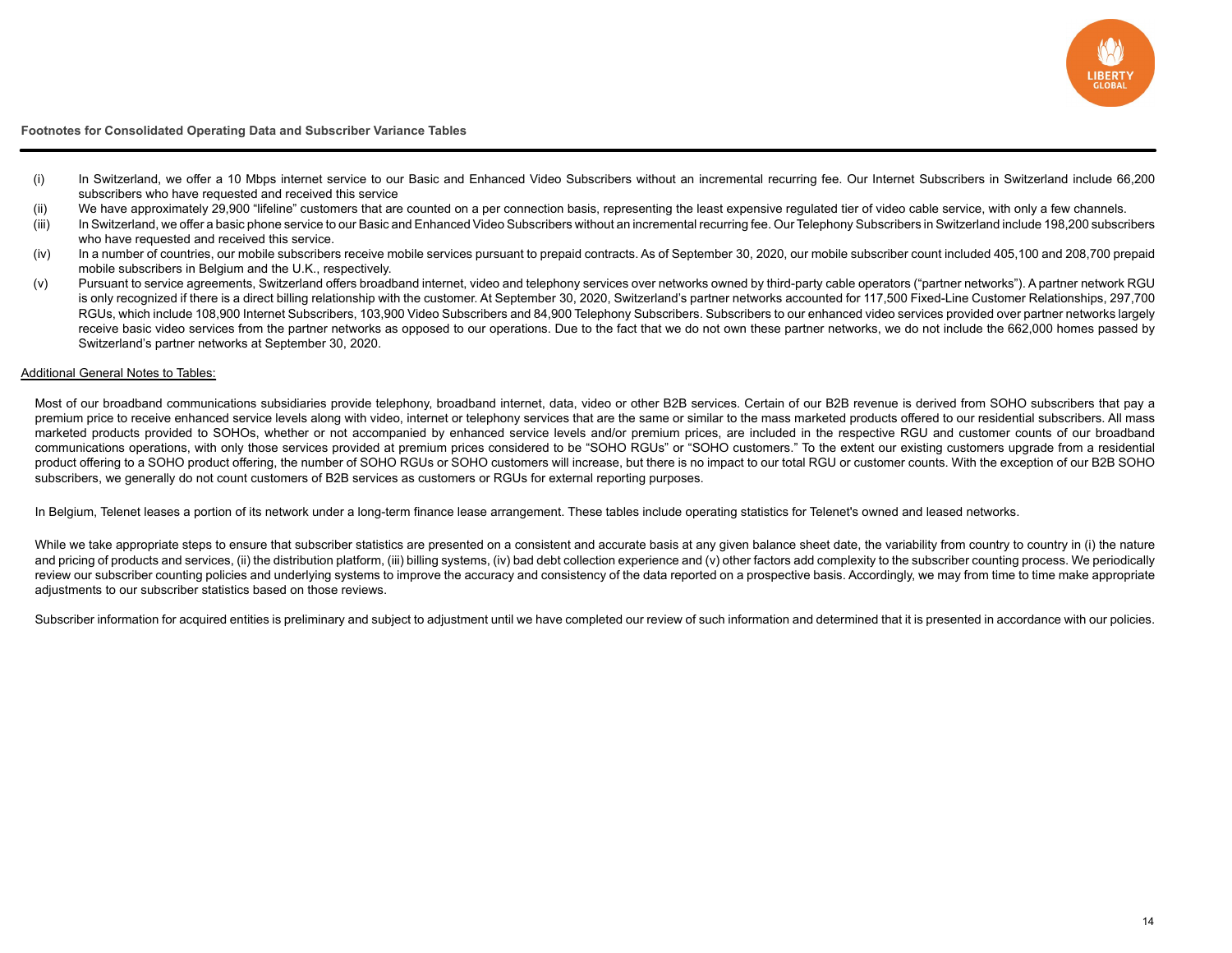

### **Footnotes**

- 1 On August 12, 2020, we entered into a transaction agreement with Sunrise Communications Group AG (Sunrise), to launch a tender offer to acquire all of the outstanding shares of Sunrise (the Sunrise Acquisition).
- 2 On May 7, 2020, we entered into an agreement with, among others, Telefonica SA (Telefonica). Pursuant to which, Liberty Global and Telefonica agreed to form a 50:50 joint venture (the U.K. JV), which will combine Virgin Media's operations in the U.K. along with certain other Liberty Global subsidiaries created as a result of the pending U.K. JV (together, the U.K. JV Entities) with Telefonica's mobile business in the U.K. to create a nationwide integrated communications provider.
- 3 The indicated growth rates are rebased for acquisitions, dispositions, FX and other items that impact the comparability of our year-over-year results. Please see Rebase Information for information on rebased growth.
- 4 Liquidity refers to cash and cash equivalents and investments held under separately managed accounts plus the maximum undrawn commitments under subsidiary borrowing facilities for the Full Company, without regard to covenant compliance calculations or other conditions precedent to borrowing.
- 5 For purposes of calculating our average tenor, total third-party debt excludes vendor financing.
- 6 The term "Full Company" includes certain amounts related to the U.K. JV Entities, which are presented as held for sale on our September 30, 2020 condensed consolidated balance sheet. For purposes of presenting certain debt and liquidity metrics consistent with how we calculate our leverage ratios under our debt agreements, we have included the debt and finance lease obligations of the U.K. JV Entities in our Full Company metrics.
- 7 During the fourth quarter of 2019, we changed the presentation of our consolidated reportable segments with respect to certain operating costs related to our centrally-managed technology and innovation function. For additional information and detail of the impact to our consolidated reportable segments, see the Appendix.
- 8 Our aggregate unused borrowing capacity of \$2.5 billion for the Full Company represents the maximum undrawn commitments under the applicable facilities without regard to covenant compliance calculations or other conditions precedent to borrowing. Upon completion of the relevant September 30, 2020 compliance reporting requirements for our credit facilities, and assuming no further changes from quarter-end borrowing levels, we anticipate that the full unused borrowing capacity will continue to be available, with the exception of the VM Credit Facilities, which will have borrowing capacity limited to £571.5 million (\$737.9 million), with no additional restriction to loan or distribute. Our above expectations do not consider any actual or potential changes to our borrowing levels or any amounts loaned or distributed subsequent to September 30, 2020.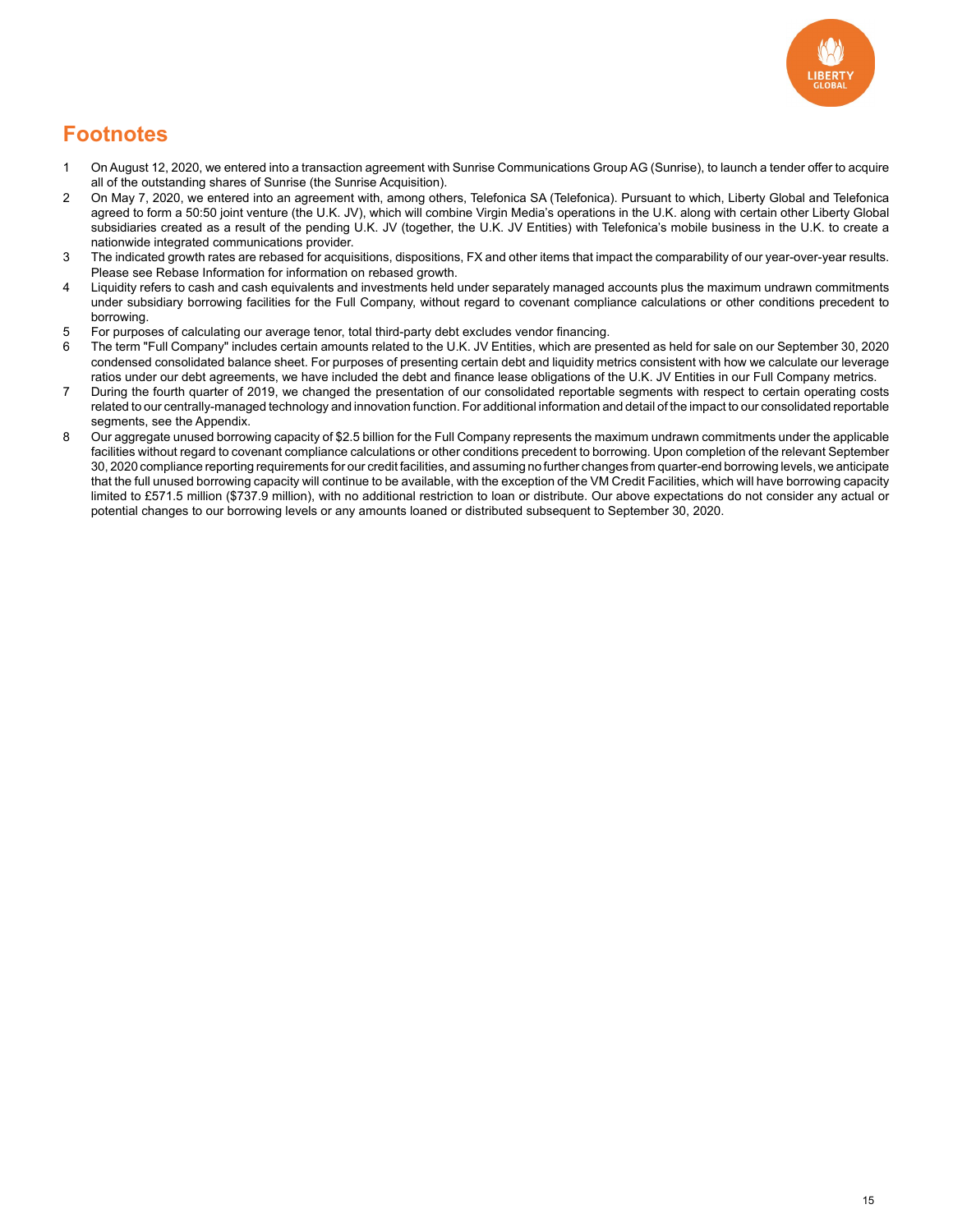

9 Our debt and net debt ratios, which are non-GAAP metrics, are defined as total debt and net debt, respectively, divided by Adjusted EBITDA for the last twelve months (LTM Adjusted EBITDA). Net debt is defined as total debt less cash and cash equivalents and investments under separately managed accounts. Consistent with how we calculate our leverage ratios under our debt agreements, these ratios are presented on a Full Company basis that includes the debt and Adjusted EBITDA of the U.K. JV Entities that are classified as held for sale on our September 30, 2020 condensed consolidated balance sheet. For purposes of these calculations, debt is measured using swapped foreign currency rates, consistent with the covenant calculation requirements of our subsidiary debt agreements, and excludes the loan backed by the shares we hold in ITV plc. For additional information on our investments, see note 5 to the condensed consolidated financial statements included in our 10-Q. The following table details the calculation of our debt and net debt to LTM Adjusted EBITDA ratios as of and for the twelve months ended September 30, 2020 (in millions, except ratios):

#### **Reconciliation of LTM loss from continuing operations to LTM Adjusted EBITDA:**

| LTM loss from continuing operations measurements and continued and statements are seen as the continuing operations measurements and the set of the set of the set of the set of the set of the set of the set of the set of t                                                                                                                                                                                                                     | (1,800.7) |
|----------------------------------------------------------------------------------------------------------------------------------------------------------------------------------------------------------------------------------------------------------------------------------------------------------------------------------------------------------------------------------------------------------------------------------------------------|-----------|
| Income tax expense <i>manufacture and a content of the series</i> and a content of the series of the series of the series of the series of the series of the series of the series of the series of the series of the series of the                                                                                                                                                                                                                 | 30.1      |
|                                                                                                                                                                                                                                                                                                                                                                                                                                                    | (106.3)   |
|                                                                                                                                                                                                                                                                                                                                                                                                                                                    | 124.6     |
|                                                                                                                                                                                                                                                                                                                                                                                                                                                    | 339.8     |
|                                                                                                                                                                                                                                                                                                                                                                                                                                                    | 227.8     |
|                                                                                                                                                                                                                                                                                                                                                                                                                                                    | 1.102.6   |
|                                                                                                                                                                                                                                                                                                                                                                                                                                                    | 644.4     |
| $\textbf{Interest expense} \label{def:3} \textbf{inverse} \textbf{response} \textbf{3} \textbf{3} \textbf{3} \textbf{4} \textbf{4} \textbf{5} \textbf{6} \textbf{7} \textbf{8} \textbf{8} \textbf{9} \textbf{1} \textbf{1} \textbf{1} \textbf{1} \textbf{1} \textbf{1} \textbf{1} \textbf{1} \textbf{1} \textbf{1} \textbf{1} \textbf{1} \textbf{1} \textbf{1} \textbf{1} \textbf{1} \textbf{1} \textbf{1} \textbf{1} \textbf{1} \textbf{1} \text$ | 1.189.7   |
|                                                                                                                                                                                                                                                                                                                                                                                                                                                    | 1,752.0   |
|                                                                                                                                                                                                                                                                                                                                                                                                                                                    | 63.3      |
|                                                                                                                                                                                                                                                                                                                                                                                                                                                    | 2,685.6   |
|                                                                                                                                                                                                                                                                                                                                                                                                                                                    | 320.9     |
|                                                                                                                                                                                                                                                                                                                                                                                                                                                    | 4.821.8   |
|                                                                                                                                                                                                                                                                                                                                                                                                                                                    |           |

#### **Debt to LTM Adjusted EBITDA:**

|                                                                                                             | 27,565.9  |
|-------------------------------------------------------------------------------------------------------------|-----------|
|                                                                                                             | (338.6)   |
|                                                                                                             | (949.1)   |
| Adjusted debt and finance lease obligations before deferred financing costs, discounts and premiums \$      | 26,278.2  |
|                                                                                                             |           |
|                                                                                                             | 4,821.8   |
|                                                                                                             | 5.4       |
|                                                                                                             |           |
| <b>Net Debt to LTM Adjusted EBITDA:</b>                                                                     |           |
| Adjusted debt and finance lease obligations before deferred financing costs, discounts and premiums\$       | 26,278.2  |
|                                                                                                             | (6,765.8) |
| Adjusted net debt and finance lease obligations before deferred financing costs, discounts and premiums  \$ | 19,512.4  |
|                                                                                                             |           |
|                                                                                                             | 4,821.8   |
|                                                                                                             | 4.0       |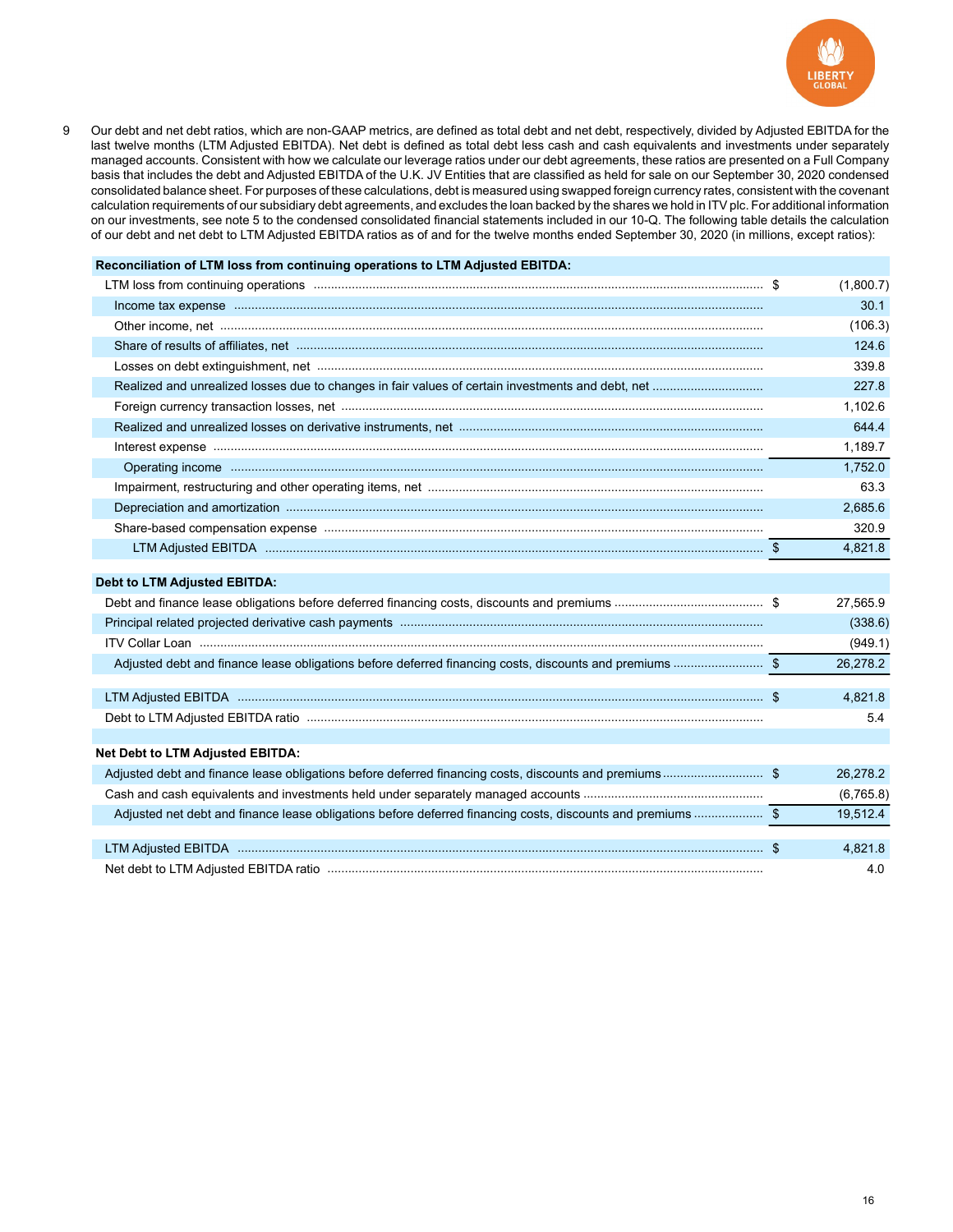

# **Glossary**

10-Q or 10-K: As used herein, the terms 10-Q and 10-K refer to our most recent quarterly or annual report as filed with the Securities and Exchange Commission on Form 10-Q or Form 10-K, as applicable.

Adjusted EBITDA: Adjusted EBITDA is the primary measure used by our chief operating decision maker to evaluate segment operating performance and is also a key factor that is used by our internal decision makers to (i) determine how to allocate resources to segments and (ii) evaluate the effectiveness of our management for purposes of annual and other incentive compensation plans. As we use the term, Adjusted EBITDA is defined as earnings (loss) from continuing operations before net income tax benefit (expense), other non-operating income or expenses, net share of results of affiliates, net gains (losses) on debt extinguishment, net realized and unrealized gains (losses) due to changes in fair value of certain investments and debt, net foreign currency gains (losses), net gains (losses) on derivative instruments, net interest expense, depreciation and amortization, sharebased compensation, provisions and provision releases related to significant litigation and impairment, restructuring and other operating items. Other operating items include (a) gains and losses on the disposition of long-lived assets, (b) third-party costs directly associated with successful and unsuccessful acquisitions and dispositions, including legal, advisory and due diligence fees, as applicable, and (c) other acquisition-related items, such as gains and losses on the settlement of contingent consideration. Our internal decision makers believe Adjusted EBITDA is a meaningful measure because it represents a transparent view of our recurring operating performance that is unaffected by our capital structure and allows management to (1) readily view operating trends, (2) perform analytical comparisons and benchmarking between segments and (3) identify strategies to improve operating performance in the different countries in which we operate. We believe our consolidated Adjusted EBITDA measure, which is a non-GAAP measure, is useful to investors because it is one of the bases for comparing our performance with the performance of other companies in the same or similar industries, although our measure may not be directly comparable to similar measures used by other public companies. Consolidated Adjusted EBITDA should be viewed as a measure of operating performance that is a supplement to, and not a substitute for U.S. GAAP measures of income included in our condensed consolidated statements of operations.

A reconciliation of earnings (loss) from continuing operations to Adjusted EBITDA is presented in the following table:

|                                                                                 | Three months ended<br>September 30, |              |   |             |      | Nine months ended<br>September 30, |   |         |  |
|---------------------------------------------------------------------------------|-------------------------------------|--------------|---|-------------|------|------------------------------------|---|---------|--|
|                                                                                 |                                     |              |   |             |      |                                    |   |         |  |
|                                                                                 | 2020                                |              |   | 2019        | 2020 |                                    |   | 2019    |  |
|                                                                                 |                                     |              |   | in millions |      |                                    |   |         |  |
|                                                                                 |                                     | $(973.6)$ \$ |   | 587.2       | \$   | $(459.7)$ \$                       |   | (59.3)  |  |
|                                                                                 |                                     | (161.2)      |   | (70.8)      |      | (239.1)                            |   | (16.2)  |  |
|                                                                                 |                                     | (5.3)        |   | (36.3)      |      | (67.2)                             |   | (75.3)  |  |
|                                                                                 |                                     | 27.1         |   | 32.8        |      | 99.1                               |   | 173.0   |  |
|                                                                                 |                                     | 0.3          |   | 48.5        |      | 220.4                              |   | 97.3    |  |
| Realized and unrealized losses (gains) due to changes in fair values of certain |                                     | 21.5         |   | (56.4)      |      | 399.0                              |   | 90.5    |  |
|                                                                                 |                                     | 755.7        |   | (54.2)      |      | 842.0                              |   | (165.8) |  |
| Realized and unrealized losses (gains) on derivative instruments, net           |                                     | 717.8        |   | (582.1)     |      | (199.8)                            |   | (652.2) |  |
|                                                                                 |                                     | 279.8        |   | 340.1       |      | 874.8                              |   | 1,071.0 |  |
|                                                                                 |                                     | 662.1        |   | 208.8       |      | 1,469.5                            |   | 463.0   |  |
|                                                                                 |                                     | (15.8)       |   | 36.0        |      | 47.4                               |   | 140.1   |  |
|                                                                                 |                                     | 458.5        |   | 892.9       |      | 1.787.7                            |   | 2,754.3 |  |
|                                                                                 |                                     | 104.4        |   | 74.0        |      | 243.4                              |   | 228.3   |  |
|                                                                                 |                                     | 1,209.2      | S | 1,211.7     | -S   | 3,548.0                            | S | 3,585.7 |  |

Adjusted Free Cash Flow (FCF): Net cash provided by our operating activities, plus (i) cash payments for third-party costs directly associated with successful and unsuccessful acquisitions and dispositions and (ii) expenses financed by an intermediary, less (a) capital expenditures, as reported in our condensed consolidated statements of cash flows, (b) principal payments on amounts financed by vendors and intermediaries and (c) principal payments on finance leases (exclusive of the portions of the network lease in Belgium that we assumed in connection with certain acquisitions), with each item excluding any cash provided or used by our Discontinued Operations, as applicable. We believe that our presentation of Adjusted Free Cash Flow, which is a non-GAAP measure, provides useful information to our investors because this measure can be used to gauge our ability to service debt and fund new investment opportunities. Adjusted Free Cash Flow should not be understood to represent our ability to fund discretionary amounts, as we have various mandatory and contractual obligations, including debt repayments, which are not deducted to arrive at this amount. Investors should view Adjusted Free Cash Flow as a supplement to, and not a substitute for, U.S. GAAP measures of liquidity included in our condensed consolidated statements of cash flows.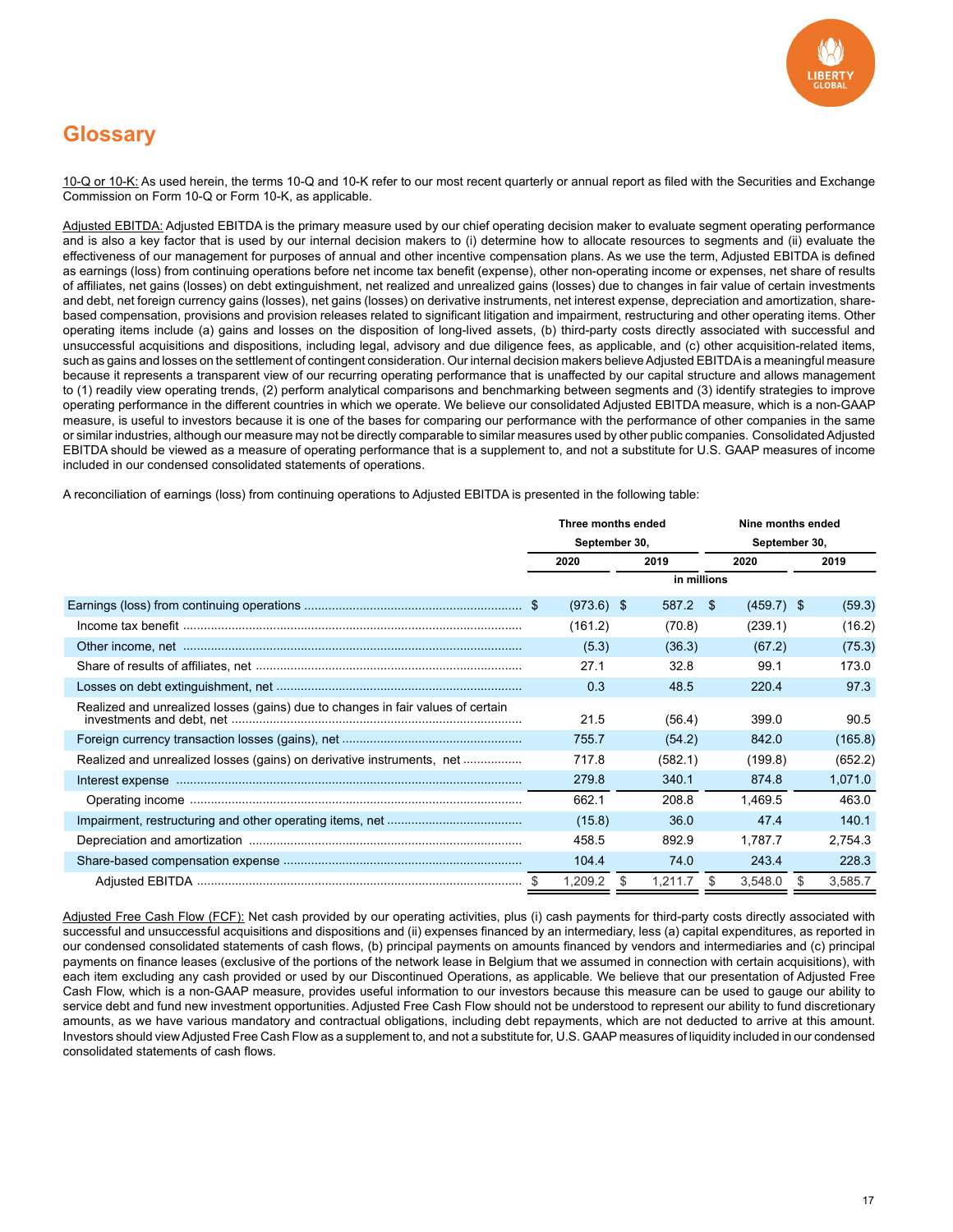

The following table provides a reconciliation of our net cash provided by operating activities from continuing operations to Adjusted Free Cash Flow for the indicated periods. In addition, in order to provide information regarding our Adjusted Free Cash Flow that excludes the Discontinued Operations, we also present Adjusted Free Cash Flow on a pro forma basis for the three and nine months ended September 30, 2019 as if the sale of the Discontinued Operations had been completed on January 1, 2019.

|                                                                           | Three months ended<br>September 30, |              |  |             |    | Nine months ended<br>September 30, |    |           |  |
|---------------------------------------------------------------------------|-------------------------------------|--------------|--|-------------|----|------------------------------------|----|-----------|--|
|                                                                           |                                     |              |  |             |    |                                    |    |           |  |
|                                                                           | 2020                                |              |  | 2019        |    |                                    |    | 2019      |  |
|                                                                           |                                     |              |  | in millions |    |                                    |    |           |  |
| Continuing operations:                                                    |                                     |              |  |             |    |                                    |    |           |  |
|                                                                           |                                     | $1,100.4$ \$ |  | 591.7       | \$ | 2,692.3                            | \$ | 2,220.2   |  |
|                                                                           |                                     | 5.5          |  | 5.5         |    | 15.9                               |    | 23.5      |  |
|                                                                           |                                     | 731.1        |  | 553.1       |    | 2,005.6                            |    | 1,639.2   |  |
|                                                                           |                                     | (310.9)      |  | (267.2)     |    | (960.5)                            |    | (900.1)   |  |
| Principal payments on amounts financed by vendors and intermediaries      |                                     | (1, 108.7)   |  | (928.8)     |    | (3, 162.7)                         |    | (3,069.2) |  |
|                                                                           |                                     | (14.4)       |  | (25.2)      |    | (48.9)                             |    | (57.0)    |  |
|                                                                           |                                     | 403.0        |  | (70.9)      |    | 541.7                              |    | (143.4)   |  |
|                                                                           |                                     |              |  |             |    |                                    |    |           |  |
| Pro forma adjustments related to the sale of the Discontinued Operations: |                                     |              |  |             |    |                                    |    |           |  |
|                                                                           |                                     |              |  | 21.0        |    |                                    |    | 49.6      |  |
|                                                                           |                                     |              |  | 12.2        |    |                                    |    | 89.2      |  |
|                                                                           |                                     |              |  | (37.7)      |    |                                    |    | (4.6)     |  |

<sup>(</sup>i) For purposes of our condensed consolidated statements of cash flows, expenses financed by an intermediary are treated as hypothetical operating cash outflows and hypothetical financing cash inflows when the expenses are incurred. When we pay the financing intermediary, we record financing cash outflows in our condensed consolidated statements of cash flows. For purposes of our Adjusted Free Cash Flow definition, we add back the hypothetical operating cash outflow when these financed expenses are incurred and deduct the financing cash outflows when we pay the financing intermediary.

 $\mathcal{L}_\text{max}$  , where  $\mathcal{L}_\text{max}$ 

- (ii) Represents the estimated interest and related derivative payments made by UPC Holding associated with our discontinued UPC Holding operations in Hungary, Romania and the Czech Republic during the applicable periods. These estimated payments are calculated based on Hungary, Romania and the Czech Republic's pro rata share of UPC Holding's Adjusted EBITDA and UPC Holding's aggregate interest and derivative payments during the applicable period. Although we believe this adjustment to interest and related derivative payments results in a reasonable estimate of the annual ongoing interest and related derivative payments that will occur in relation to the continuing UPC Holding operations, no assurance can be given that the actual interest and derivative payments will be equivalent to the amounts presented. No pro forma adjustments were required with respect to Unitymedia's interest and derivative payments as substantially all of Unitymedia's debt and related derivative instruments were direct obligations of the entities being disposed. As a result, the interest and related derivative payments associated with such debt and derivative instruments of Unitymedia are included in discontinued operations.
- (iii) Represents our preliminary estimate of the net cash flows that we would have received from transitional services agreements if the sale of the Discontinued Operations had occurred on January 1, 2019. The estimated net cash flows are based on the estimated revenue that we expect to recognize from our transitional services agreements during the first 12 months following the completion of the sale of the Discontinued Operations, less the estimated incremental costs that we expect to incur to provide such transitional services. As a result, the pro forma adjustments during the three and nine months ended September 30, 2019 include \$12.2 million and \$88.2 million related to our discontinued operations in Germany, Hungary, Romania and the Czech Republic, respectively, and nil and \$1.0 million related to our discontinued DTH business, respectively.
- (iv) Represents the Adjusted FCF that we estimate would have resulted if the sale of the Discontinued Operations had been completed on January 1, 2019. Actual amounts may differ from the amounts assumed for purposes of this pro forma calculation. For example, our Pro forma Adjusted FCF does not include any future benefits related to reductions in our corporate costs as a result of our operating model rationalization or any other potential future operating or capital cost reductions attributable to our continuing or discontinued operations.

ARPU: Average Revenue Per Unit is the average monthly subscription revenue per average cable customer relationship or mobile subscriber, as applicable. ARPU per average fixed-line customer relationship is calculated by dividing the average monthly subscription revenue from residential cable and SOHO services by the average number of fixed-line customer relationships for the period. ARPU per average mobile subscriber is calculated by dividing residential mobile and SOHO revenue for the indicated period by the average number of mobile subscribers for the period. Unless otherwise indicated, ARPU per cable customer relationship or mobile subscriber is not adjusted for currency impacts. ARPU per RGU refers to average monthly revenue per average RGU, which is calculated by dividing the average monthly subscription revenue from residential and SOHO services for the indicated period, by the average number of the applicable RGUs for the period. Unless otherwise noted, ARPU in this release is considered to be ARPU per average cable customer relationship or mobile subscriber, as applicable. Fixed-line customer relationships, mobile subscribers and RGUs of entities acquired during the period are normalized. In addition, for purposes of calculating the percentage change in ARPU on a rebased basis, which is a non-GAAP measure, we adjust the prior-year subscription revenue, fixed-line customer relationships, mobile subscribers and RGUs, as applicable, to reflect acquisitions, dispositions and FX on a comparable basis with the current year, consistent with how we calculate our rebased growth for revenue and Adjusted EBITDA, as further described in the body of this release.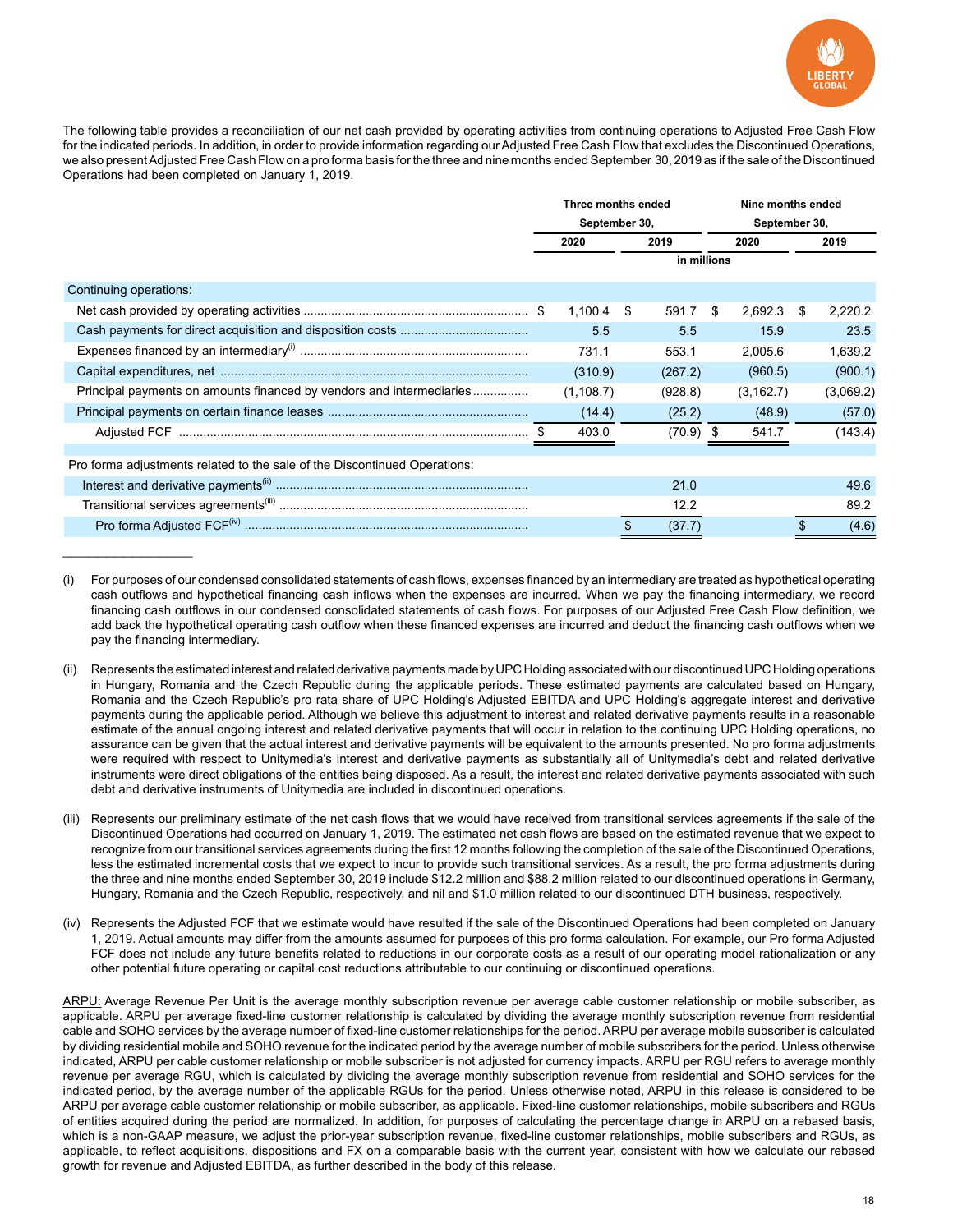

ARPU per Mobile Subscriber: Our ARPU per mobile subscriber calculation that excludes interconnect revenue refers to the average monthly mobile subscription revenue per average mobile subscriber and is calculated by dividing the average monthly mobile subscription revenue (excluding handset sales and late fees) for the indicated period, by the average of the opening and closing balances of mobile subscribers in service for the period. Our ARPU per mobile subscriber calculation that includes interconnect revenue increases the numerator in the above-described calculation by the amount of mobile interconnect revenue during the period.

Basic Video Subscriber: A home, residential multiple dwelling unit or commercial unit that receives our video service over our broadband network or through a partner network either via an analog video signal or via a digital video signal without subscribing to any recurring monthly service that requires the use of encryption-enabling technology. Encryption-enabling technology includes smart cards, or other integrated or virtual technologies that we use to provide our enhanced service offerings. We count RGUs on a unique premises basis. In other words, a subscriber with multiple outlets in one premises is counted as one RGU and a subscriber with two homes and a subscription to our video service at each home is counted as two RGUs.

Blended fully-swapped debt borrowing cost: The weighted average interest rate on our aggregate variable- and fixed-rate indebtedness (excluding finance leases and including vendor financing obligations), including the effects of derivative instruments, original issue premiums or discounts and commitment fees, but excluding the impact of financing costs.

#### B2B: Business-to-Business.

Customer Churn: The rate at which customers relinquish their subscriptions. The annual rolling average basis is calculated by dividing the number of disconnects during the preceding 12 months by the average number of customer relationships. For the purpose of computing churn, a disconnect is deemed to have occurred if the customer no longer receives any level of service from us and is required to return our equipment. A partial product downgrade, typically used to encourage customers to pay an outstanding bill and avoid complete service disconnection, is not considered to be disconnected for purposes of our churn calculations. Customers who move within our cable footprint and upgrades and downgrades between services are also excluded from the disconnect figures used in the churn calculation.

Enhanced Video Subscriber: A home, residential multiple dwelling unit or commercial unit that receives our video service over our broadband network or through a partner network via a digital video signal while subscribing to any recurring monthly service that requires the use of encryption-enabling technology. Enhanced Video Subscribers are counted on a unique premises basis. For example, a subscriber with one or more set-top boxes that receives our video service in one premises is generally counted as just one subscriber. An Enhanced Video Subscriber is not counted as a Basic Video Subscriber. As we migrate customers from basic to enhanced video services, we report a decrease in our Basic Video Subscribers equal to the increase in our Enhanced Video Subscribers.

Fixed-Line Customer Relationships: The number of customers who receive at least one of our internet, video or telephony services that we count as RGUs, without regard to which or to how many services they subscribe. Fixed-Line Customer Relationships generally are counted on a unique premises basis. Accordingly, if an individual receives our services in two premises (e.g., a primary home and a vacation home), that individual generally will count as two Fixed-Line Customer Relationships. We exclude mobile-only customers from Fixed-Line Customer Relationships.

Fixed-Mobile Convergence (FMC): Fixed-mobile convergence penetration represents the number of customers who subscribe to both a fixed broadband internet service and postpaid mobile telephony service, divided by the total number of customers who subscribe to our fixed broadband internet service.

Homes Passed: Homes, residential multiple dwelling units or commercial units that can be connected to our networks without materially extending the distribution plant. Certain of our Homes Passed counts are based on census data that can change based on either revisions to the data or from new census results.

Internet Subscriber: A home, residential multiple dwelling unit or commercial unit that receives internet services over our networks, or that we service through a partner network.

Lightning premises: Includes homes, residential multiple dwelling units and commercial premises that potentially could subscribe to our residential or SOHO services, which have been connected to our networks as a part of our Project Lightning network extension program in the U.K. and Ireland. Project Lightning infill build relates to construction in areas adjacent to our existing network.

Mobile Subscriber Count: The number of active SIM cards in service rather than services provided. For example, if a mobile subscriber has both a data and voice plan on a smartphone this would equate to one mobile subscriber. Alternatively, a subscriber who has a voice and data plan for a mobile handset and a data plan for a laptop would be counted as two mobile subscribers. Customers who do not pay a recurring monthly fee are excluded from our mobile telephony subscriber counts after periods of inactivity ranging from 30 to 90 days, based on industry standards within the respective country. In a number of countries, our mobile subscribers receive mobile services pursuant to prepaid contracts.

#### **MVNO: Mobile Virtual Network Operator.**

#### NPS: Net Promoter Score.

OFCF: As used herein, Operating Free Cash Flow or "OFCF", which is a non-GAAP measure, represents Adjusted EBITDA less property and equipment additions. OFCF is an additional metric that we use to measure the performance of our operations after considering the level of property and equipment additions incurred during the period.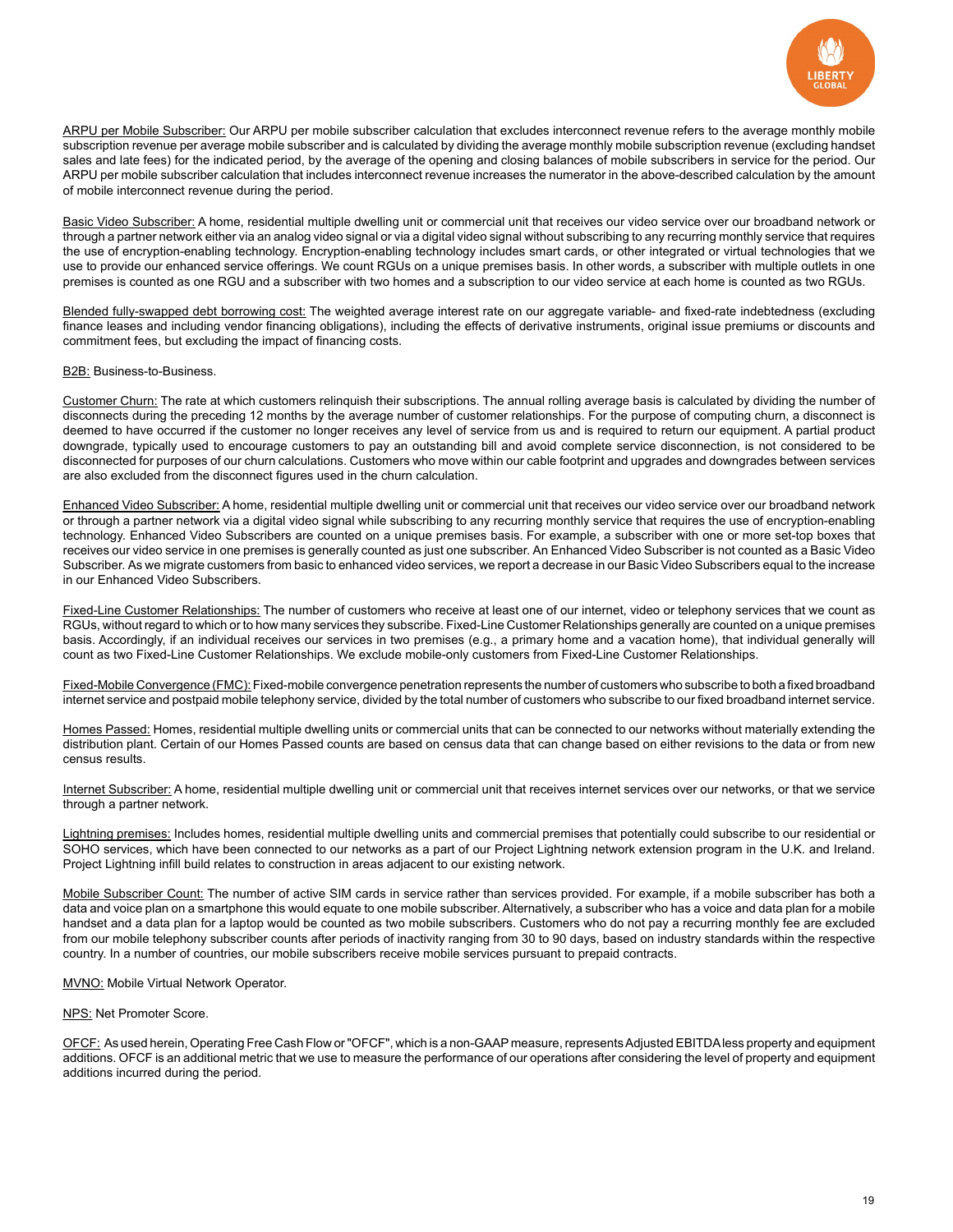

A reconciliation of Adjusted EBITDA to OFCF for our continuing operations is presented in the following table:

|      | Three months ended |         |    |         | Nine months ended |               |  |           |  |
|------|--------------------|---------|----|---------|-------------------|---------------|--|-----------|--|
|      | September 30,      |         |    |         |                   | September 30, |  |           |  |
|      | 2020               |         |    | 2019    |                   | 2020          |  | 2019      |  |
|      | in millions        |         |    |         |                   |               |  |           |  |
|      |                    | 1.209.2 | Æ. | 1.211.7 | \$.               | $3.548.0$ \$  |  | 3,585.7   |  |
|      |                    | (657.7) |    | (658.8) |                   | (1.900.1)     |  | (2,040.1) |  |
| OECE |                    | 551.5   |    | 552.9   |                   | 1.647.9       |  | 1,545.6   |  |

Property and equipment additions (P&E additions): Includes capital expenditures on an accrual basis, amounts financed under vendor financing or finance lease arrangements and other non-cash additions.

RGU: A Revenue Generating Unit is separately a Basic Video Subscriber, Enhanced Video Subscriber, Internet Subscriber or Telephony Subscriber. A home, residential multiple dwelling unit, or commercial unit may contain one or more RGUs. For example, if a residential customer in our U.K. market subscribed to our enhanced video service, fixed-line telephony service and broadband internet service, the customer would constitute three RGUs. Total RGUs is the sum of Basic Video, Enhanced Video, Internet and Telephony Subscribers. RGUs generally are counted on a unique premises basis such that a given premises does not count as more than one RGU for any given service. On the other hand, if an individual receives one of our services in two premises (e.g., a primary home and a vacation home), that individual will count as two RGUs for that service. Each bundled cable, internet or telephony service is counted as a separate RGU regardless of the nature of any bundling discount or promotion. Non-paying subscribers are counted as subscribers during their free promotional service period. Some of these subscribers may choose to disconnect after their free service period. Services offered without charge on a long-term basis (e.g., VIP subscribers or free service to employees) generally are not counted as RGUs. We do not include subscriptions to mobile services in our externally reported RGU counts. In this regard, our RGU counts exclude our separately reported postpaid and prepaid mobile subscribers.

SIM: Subscriber Identification Module.

SOHO: Small or Home Office Subscribers.

Telephony Subscriber: A home, residential multiple dwelling unit or commercial unit that receives voice services over our networks, or that we service through a partner network. Telephony Subscribers exclude mobile telephony subscribers.

U.S. GAAP: Accounting principles generally accepted in the United States.

YoY: Year-over-year.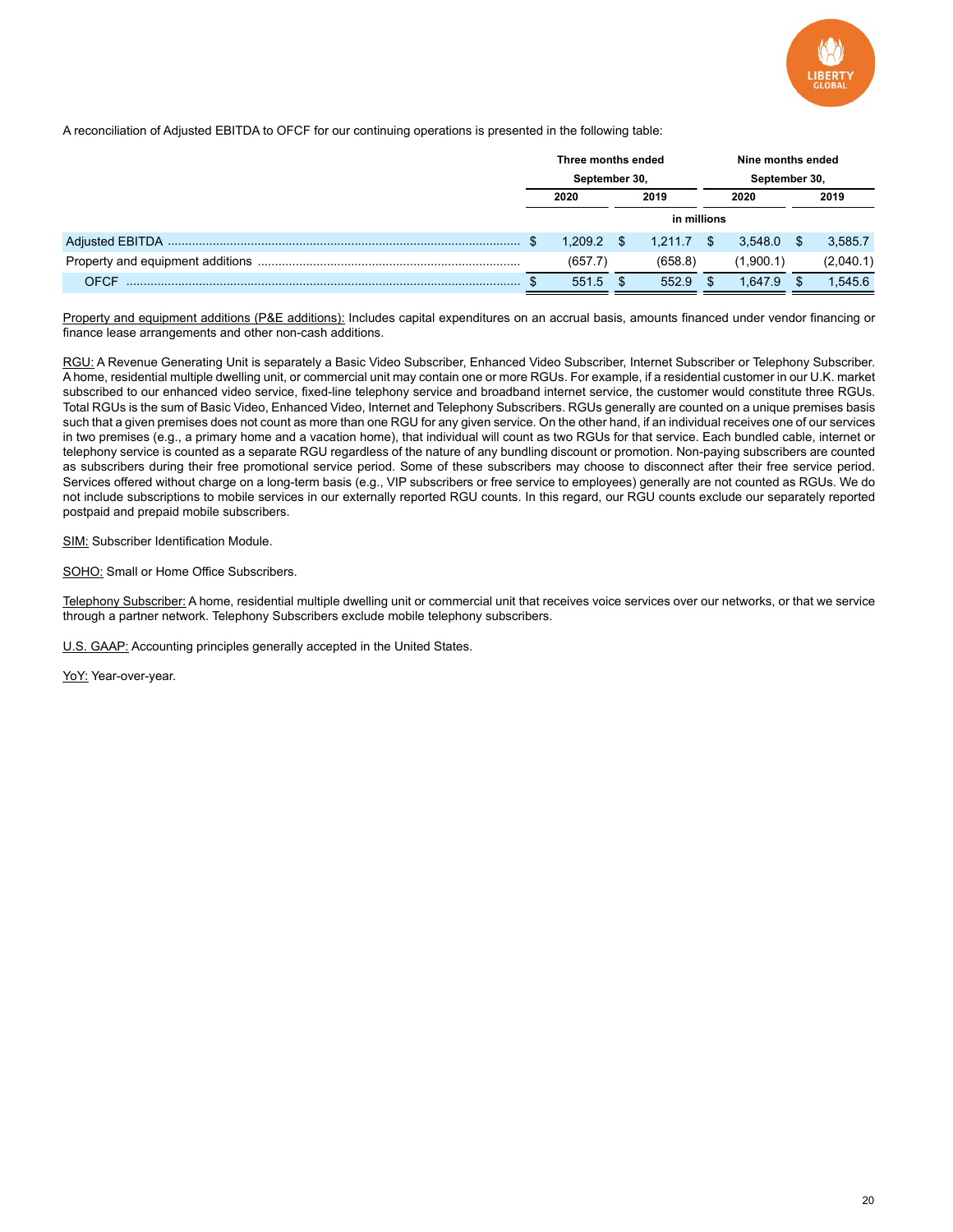

# Appendix - Supplemental Adjusted EBITDA, P&E and OFCF information

The following table presents (i) Adjusted EBITDA, (ii) property and equipment additions, (iii) OFCF and (iv) percentage change from period to period for Adjusted EBITDA and OFCF on both a reported and rebased basis for each of our consolidated reportable segments:

|                                                    | Three months ended<br>September 30, |              |    |         | Increase/(decrease)           |             |
|----------------------------------------------------|-------------------------------------|--------------|----|---------|-------------------------------|-------------|
|                                                    |                                     | 2020         |    | 2019    | <b>Reported %</b>             | Rebased %   |
|                                                    |                                     |              |    |         | in millions, except % amounts |             |
| Adjusted EBITDA <sup>(i)</sup> :                   |                                     |              |    |         |                               |             |
|                                                    | \$                                  | 665.0        | \$ | 657.8   | 1.1                           | (3.4)       |
|                                                    |                                     | 367.4        |    | 358.6   | 2.5                           | (2.2)       |
|                                                    |                                     | 154.4        |    | 160.2   | (3.6)                         | (9.9)       |
|                                                    |                                     | 54.0         |    | 54.6    | (1.1)                         | (4.0)       |
|                                                    |                                     | (31.6)       |    | (19.2)  | (64.6)                        | (79.3)      |
|                                                    |                                     |              |    | (0.3)   | N.M.                          | N.M.        |
|                                                    |                                     | $1,209.2$ \$ |    | 1,211.7 | (0.2)                         | (5.0)       |
|                                                    |                                     |              |    |         |                               |             |
| Property and equipment additions <sup>(ii)</sup> : |                                     |              |    |         |                               |             |
|                                                    | \$                                  | 360.3        | \$ | 361.8   |                               |             |
|                                                    |                                     | 123.2        |    | 116.5   |                               |             |
|                                                    |                                     | 58.0         |    | 71.3    |                               |             |
|                                                    |                                     | 29.5         |    | 24.8    |                               |             |
|                                                    |                                     | 86.7         |    | 84.4    |                               |             |
|                                                    | - \$                                | 657.7 \$     |    | 658.8   |                               |             |
| $OFCF(i)$ (ii).                                    |                                     |              |    |         |                               |             |
|                                                    | -\$                                 | 304.7        | \$ | 296.0   | 2.9                           | (1.4)       |
|                                                    |                                     | 244.2        |    | 242.1   | 0.9                           | (3.6)       |
|                                                    |                                     | 96.4         |    | 88.9    | 8.4                           | 1.4         |
|                                                    |                                     | 24.5         |    | 29.8    | (17.8)                        | (20.2)      |
|                                                    |                                     | (118.3)      |    | (103.6) | (14.2)                        | (13.7)      |
|                                                    |                                     |              |    | (0.3)   | N.M.                          | <b>N.M.</b> |
|                                                    | \$                                  | 551.5        | \$ | 552.9   | (0.3)                         | (5.3)       |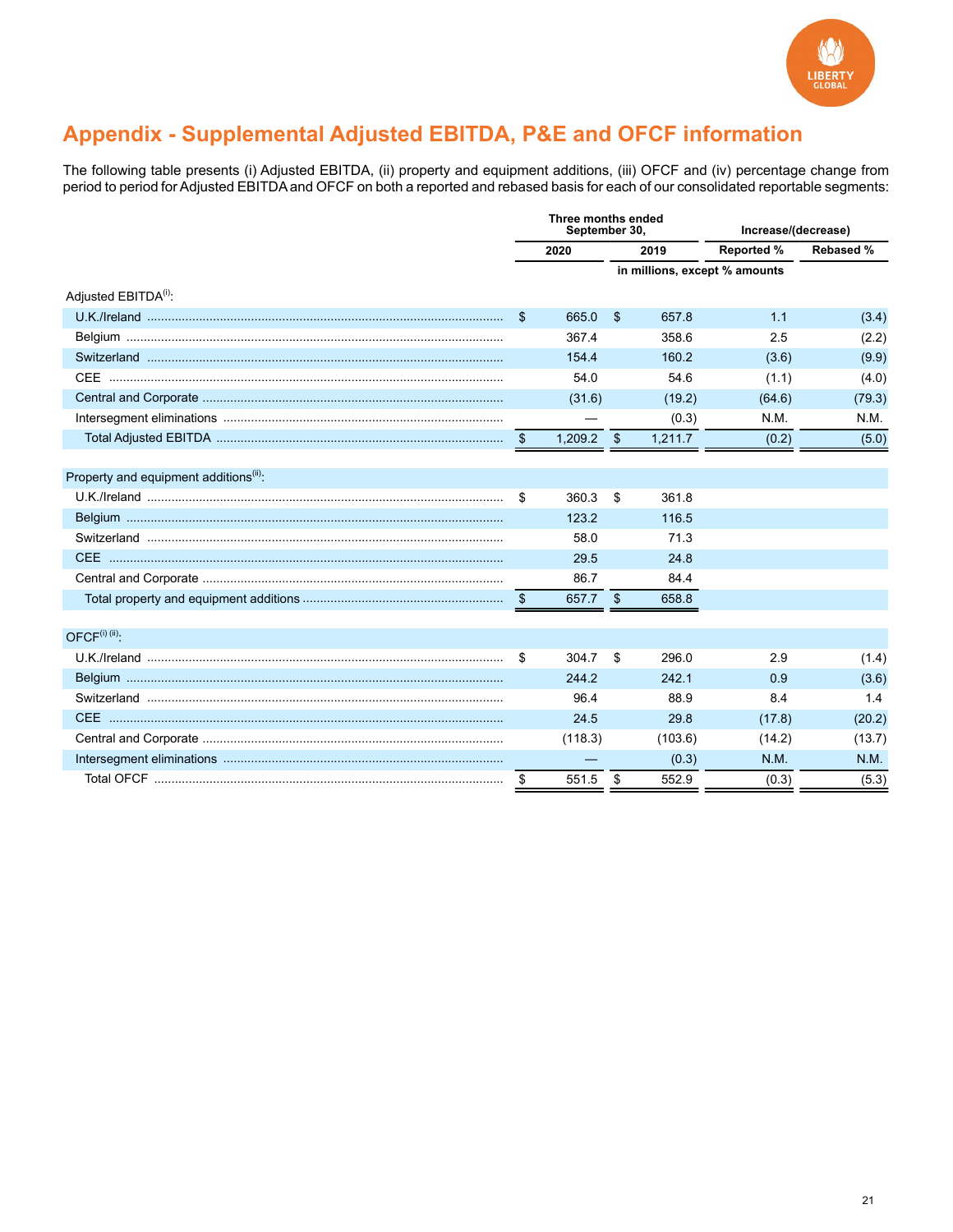

|                                                    | Nine months ended<br>September 30, |              |            |         | Increase/(decrease)           |           |  |  |
|----------------------------------------------------|------------------------------------|--------------|------------|---------|-------------------------------|-----------|--|--|
|                                                    |                                    | 2020<br>2019 |            |         | <b>Reported %</b>             | Rebased % |  |  |
|                                                    |                                    |              |            |         | in millions, except % amounts |           |  |  |
| Adjusted EBITDA <sup>(i)</sup> :                   |                                    |              |            |         |                               |           |  |  |
|                                                    | S.                                 | 1,975.3      | \$         | 2.037.5 | (3.1)                         | (2.8)     |  |  |
|                                                    |                                    | 1.053.1      |            | 1.047.0 | 0.6                           | 0.7       |  |  |
|                                                    |                                    | 439.4        |            | 476.3   | (7.7)                         | (11.9)    |  |  |
|                                                    |                                    | 161.0        |            | 162.4   | (0.9)                         | 1.6       |  |  |
|                                                    |                                    | (80.8)       |            | (138.6) | 41.7                          | (15.4)    |  |  |
|                                                    |                                    |              |            | 1.1     | N.M.                          | N.M.      |  |  |
|                                                    | \$                                 | 3,548.0      | $\sqrt{3}$ | 3,585.7 | (1.1)                         | (3.1)     |  |  |
|                                                    |                                    |              |            |         |                               |           |  |  |
| Property and equipment additions <sup>(ii)</sup> : |                                    |              |            |         |                               |           |  |  |
|                                                    | \$                                 | 1,029.7      | \$         | 1,128.5 |                               |           |  |  |
|                                                    |                                    | 375.1        |            | 391.6   |                               |           |  |  |
|                                                    |                                    | 181.8        |            | 207.2   |                               |           |  |  |
|                                                    |                                    | 69.3         |            | 66.2    |                               |           |  |  |
|                                                    |                                    | 244.2        |            | 246.6   |                               |           |  |  |
|                                                    | - \$                               | 1,900.1      | \$         | 2,040.1 |                               |           |  |  |
| $OFCF^{(i)(ii)}$ :                                 |                                    |              |            |         |                               |           |  |  |
|                                                    | \$                                 | 945.6        | \$         | 909.0   | 4.0                           | 4.4       |  |  |
|                                                    |                                    | 678.0        |            | 655.4   | 3.4                           | 3.5       |  |  |
|                                                    |                                    | 257.6        |            | 269.1   | (4.3)                         | (8.7)     |  |  |
|                                                    |                                    | 91.7         |            | 96.2    | (4.7)                         | (1.7)     |  |  |
|                                                    |                                    | (325.0)      |            | (385.2) | 15.6                          | (3.4)     |  |  |
|                                                    |                                    |              |            | 1.1     | N.M.                          | N.M.      |  |  |
|                                                    | \$                                 | 1.647.9      | \$         | 1.545.6 | 6.6                           | 1.9       |  |  |

 $(i)$ <br> $(ii)$ Includes the Centrally-held Operating Cost Allocations, as defined and described below.<br>Excludes the Centrally-held P&E Attributions, as defined and described below.